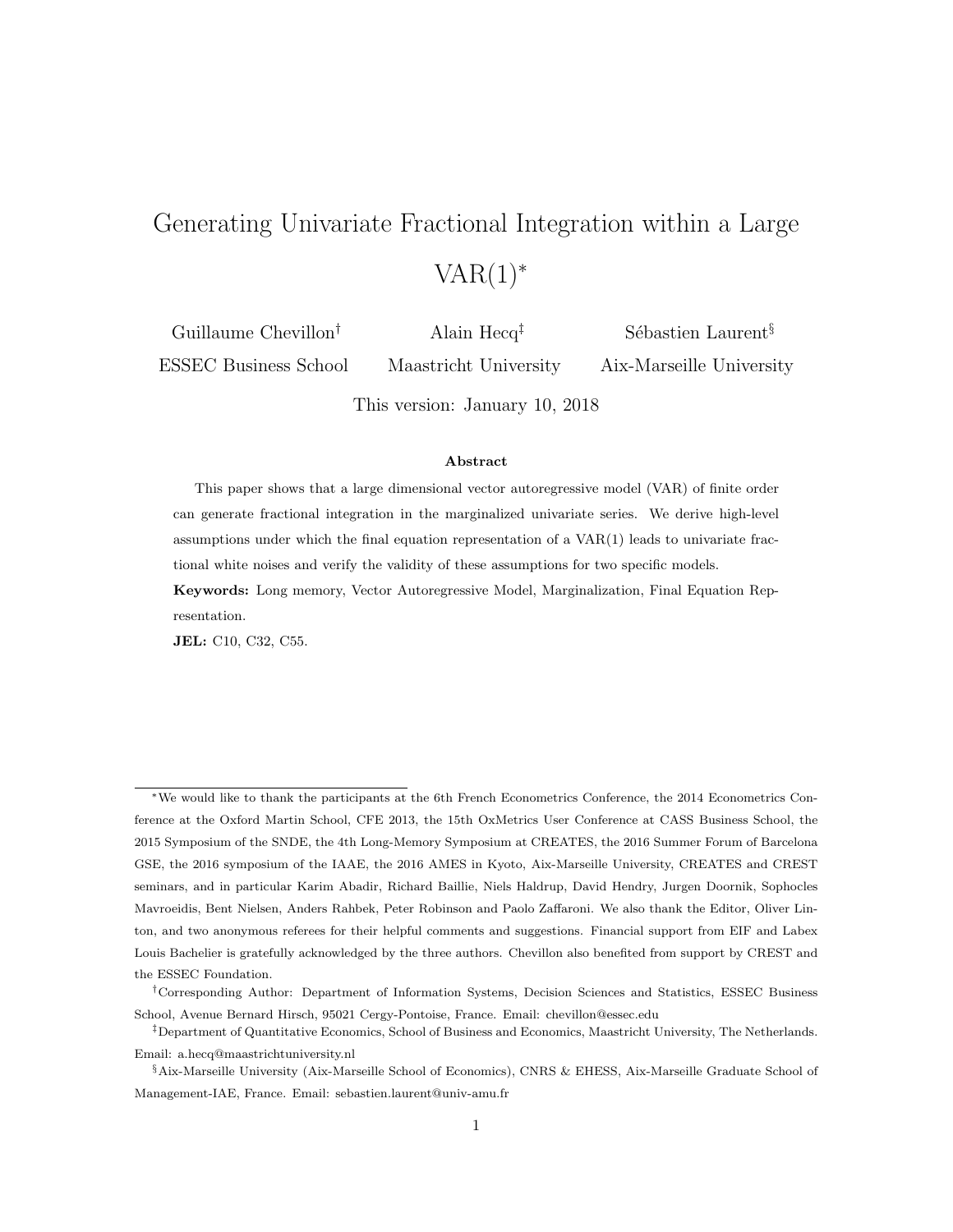## 1 Introduction and motivations

Long memory is commonly observed in many fields, dating back at least to Smith (1938), Cox and Townsend (1947) and Hurst (1951). However, as argued by Cox (2014), the origin of long memory is unclear. Müller and Watson (2008) show that this may be due to the fact that very large samples are needed to discriminate between the various models generating strong dependence at low frequencies. Hence several competing models of long range dependence have been proposed in the literature, see the recent overview by Haldrup and Vera-Valdés (2017) and references therein. For a covariance stationary process  $z_t$ , long memory of degree d is often defined, as in Beran (1994) or Baillie (1996), through the behavior of its spectral density  $f_z(\omega)$  about the origin:  $f_z(\omega) \sim c_f \omega^{-2d}$ , as  $\omega \to 0^+$ , for some positive  $c_f$ . Since Granger and Joyeux (1980), fractional integration of order d, denoted  $I(d)$ , has proved the most pervasive example of long memory processes in econometrics and statistics. The prototypical example of an  $\mathsf{I}(d)$  process is the fractional white noise  $z_t = (1 - L)^{-d} \epsilon_t$ , where L denotes the lag operator and  $\epsilon_t$  is a white noise sequence. The class of fractionally integrated processes extends to cases where  $\epsilon_t$  admits a covariance stationary ARMA representation.

To the best of our knowledge five reasons have been put forward in the literature so far to explain the presence of long range dependence: (i) aggregation across heterogeneous series, frequencies or economic agents (inter alia Granger, 1980, Gonçalves and Gouriéroux, 1988, Chambers, 1998, Abadir and Talmain, 2002, Zaffaroni, 2004); (ii) linear modeling of a nonlinear underlying process (e.g., Davidson and Sibbertsen, 2005, Miller and Park, 2010); *(iii)* structural change (Parke, 1999, Diebold and Inoue,  $2001$ , Perron and Qu,  $2007$ ;  $(iv)$  learning by economic agents in forward looking models of expectations (Chevillon and Mavroeidis, 2017) and  $(v)$  network effects (Schennach, 2013).

The contribution of this paper is to provide conditions under which fractional integration arises as the result of the marginalization of a large dimensional linear multivariate system, hence being caused by hidden dependence across variables within a system. Our result is about the *existence* of such conditions and we do not aim to give a general framework for the conditions under which marginalization generates fractional integration. More specifically, we provide an asymptotic para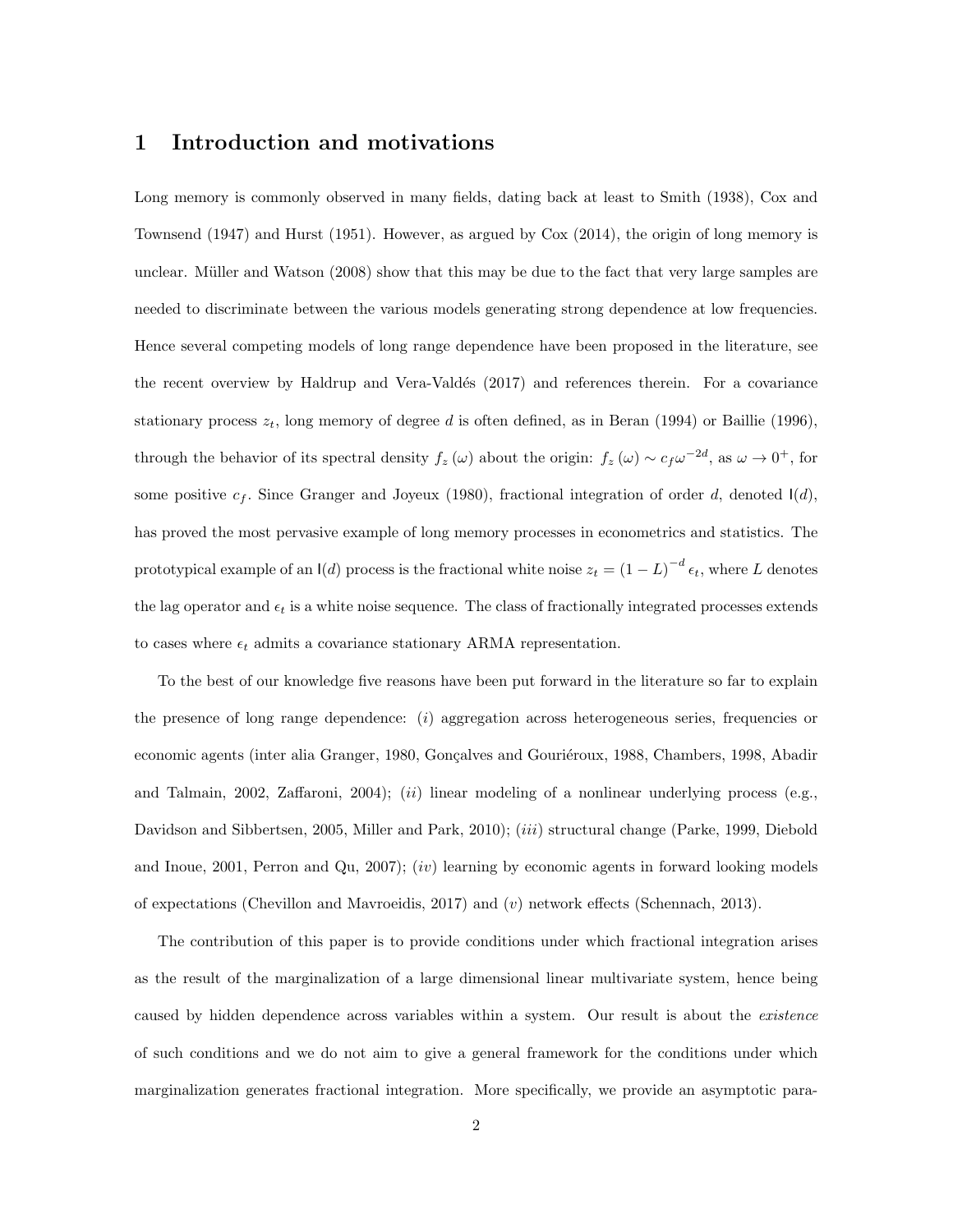metric framework under which the variables entering an n-dimensional vector autoregressive process of finite order (here a VAR(1)) can be individually modelled as fractional white noises as  $n \to \infty$ . Long memory may therefore be a feature of univariate or low dimensional models that vanishes when considering larger systems. The source of long memory identified here differs distinctly from the five sources listed above, and in particular, from the aggregation mechanism à la Granger (1980). Indeed, the mechanism that leads here to long memory does not rely on heterogeneity assumptions, nor does it involve aggregation.

The intuition behind our theoretical result is the following. We consider a simple VAR(1) model  $\mathbf{x}_t = \mathbf{A}_n \mathbf{x}_{t-1} + \epsilon_t$ , for  $t = 1, ..., T$ , where  $(\mathbf{A}_n)$  denotes a sequence of *n*-dimensional square Toeplitz matrices.[1](#page-2-0) We use the final equation representation of this model (as proposed by Zellner and Palm, 1974) to prove that some of the marginalized processes  $x_{it}$  belonging to  $\mathbf{x}_t$  (for  $j = 1, ..., n$ ) may converge weakly, as  $n \to \infty$  but holding j fixed, to a long memory process of order  $\delta \in (0,1)$ . Our result is not about empirical inference about the process but relates to the population properties of the marginalized series. We introduce a high-level assumption concerning  $(A_n)$ . Under this assumption, the moving average lag polynomial associated with  $x_{jt}$  is asymptotically (throughout the paper, this means as  $n \to \infty$ ) proportional to the ratio of det  $(I_{n-1} - A_{n-1}L)$  over det  $(I_n - A_nL)$ . We parameterize  $A_n$ by defining a scalar sequence  $(\delta_n)$  with  $\delta_n \in (0,1)$  such that  $\lim_{n\to\infty} \delta_n = \delta \in (0,1)$ , and a circulant matrix  $\mathbf{C}_n$  such that the polynomials det  $(\mathbf{I}_n - \mathbf{A}_n z) \sim \det(\mathbf{I}_n - \mathbf{C}_n z)$  as  $n \to \infty$ .  $\mathbf{C}_n$  is assumed to possess close to a fraction  $n\delta$  of unit eigenvalues. We then use the *first theorem* of Szegö (1915) to prove that under our high-level assumptions, as  $n \to \infty$ , det  $(\mathbf{I}_{n-1} - \mathbf{A}_{n-1}z) / \det(\mathbf{I}_n - \mathbf{A}_n z) \to (1 - z)^{-\delta}$ . From this, we prove weak convergence of the process  $x_{jt}$  to the fractional white noise  $(1 - L)^{-\delta} \epsilon_t$ .

We then show that the high level assumption is satisfied for at least two specific examples of VAR(1) models. In the first parameterization,  $A_n$  denotes a Toeplitz matrix with diagonal elements converging to  $\delta = 1/2$  as  $n \to \infty$ , and with vanishing off-diagonal elements. Importantly, the off-

<span id="page-2-0"></span><sup>&</sup>lt;sup>1</sup>The class of Toeplitz matrices is chosen for the technical reason that we use in our proofs the well-established First Theorem of Szegö (1915). The theory of Toeplitz matrices also has the advantage that it provides a simple way to reduce the dimensionality of the VAR system, from  $n^2$  parameters in a generic matrix  $\mathbf{A}_n$  to n in the Toeplitz case.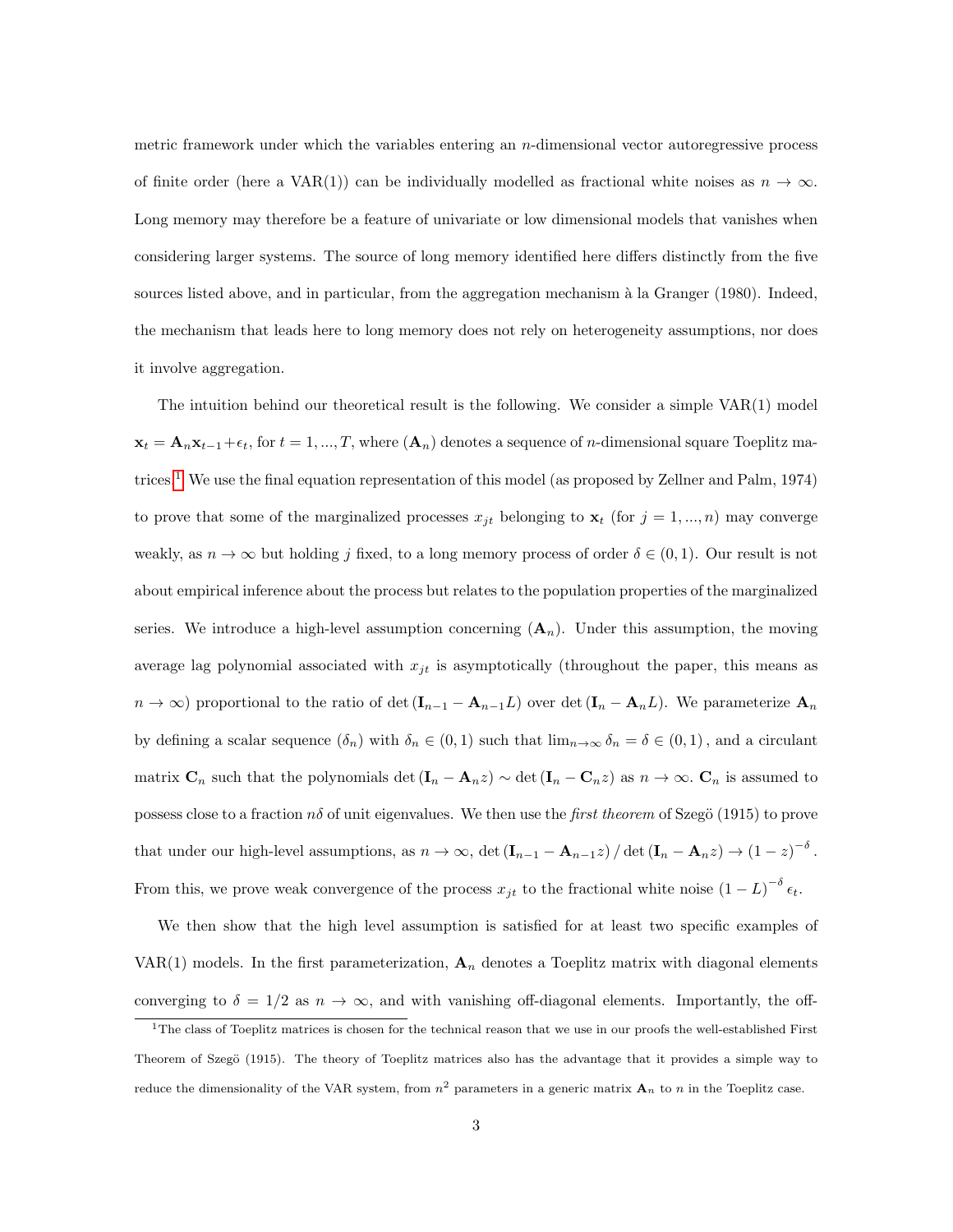diagonal elements decrease at an  $O(n^{-1})$  rate and the sum of each row equals 1 at all n. We show that as  $n \to \infty$ , each series  $x_{jt}$  of this system behaves as an ARFIMA(0, 1/2, 0). In the second example, we consider a similar setting but with limiting value  $\delta \in (0,1)$  on the main diagonal of  $\mathbf{A}_n$  and with the additional assumption that one innovation (say  $\epsilon_{it}$ ) dominates the others in terms of magnitude. In this case, we prove that the dominant series j tends to an ARFIMA $(0, \delta, 0)$  for  $\delta \in (0,1)$ . Our results exemplify that vanishing interaction coefficients in a multivariate system can give rise to long memory in individual series.

This phenomenon can be referred to as "hidden cross-section dependence" for two reasons. First, long memory appears through the marginalization mechanism and therefore in the univariate series or by extension, when estimating the model on a small subpart of a large system. The cross-section dependence appearing in the large system is therefore hidden in the univariate models. Second, because the off-diagonal elements of the VAR(1) may be so small that, in finite samples, the process is likely to be indistinguishable from a diagonal  $VAR(1)$  on the sole basis of the parameter estimates. The hidden dependencies induce modeling issues that were pointed out, inter alia, in Hendry (2009).

The rest of this paper is organized as follows. Section [2](#page-4-0) provides our main theoretical results and we give two examples where they hold. Section [3](#page-13-0) presents some Monte Carlo simulations. Section [4](#page-19-0) concludes. The appendix contains the proofs of the main result, and an online supplement provides the proofs corresponding to the examples as well as an additional technical proof.

In the paper, we use the following notation.  $\mathbb{N}, \mathbb{R}$  and  $\mathbb{C}$  denote the sets of, respectively, natural integers, real and complex scalars. For any  $x \in \mathbb{R}$ ,  $[x]$  and  $[x]$  denote the floor and ceiling of x. For any sequences  $a_n$ ,  $b_n$  and  $c_n$  of real-valued scalars  $a_n = O(b_n)$ ,  $b_n = o(c_n)$ , and  $a_n \sim b_n$  imply, respectively, that as  $n \to \infty$ ,  $|a_n/b_n|$  is bounded,  $b_n/c_n \to 0$ , and  $a_n/b_n \to 1$ . For stochastic processes, ⇒ denotes weak convergence of the associated probability measures. For any complex-valued square matrix **A**, det (**A**) is the determinant of **A**, tr (**A**) its trace,  $\tilde{A}$  its adjugate matrix,  $\overline{A}'$  its conjugate transpose and  $|\mathbf{A}| = \sqrt{\text{tr}(\overline{\mathbf{A}}'\mathbf{A})}$  its weak (Frobenius) norm. For two sequences  $(\mathbf{A}_n)$  and  $(\mathbf{B}_n)$  of square matrices with bounded maximal eigenvalues,  $\mathbf{A}_n \sim \mathbf{B}_n$  means that  $|\mathbf{A}_n - \mathbf{B}_n| \to 0$  as  $n \to \infty$ .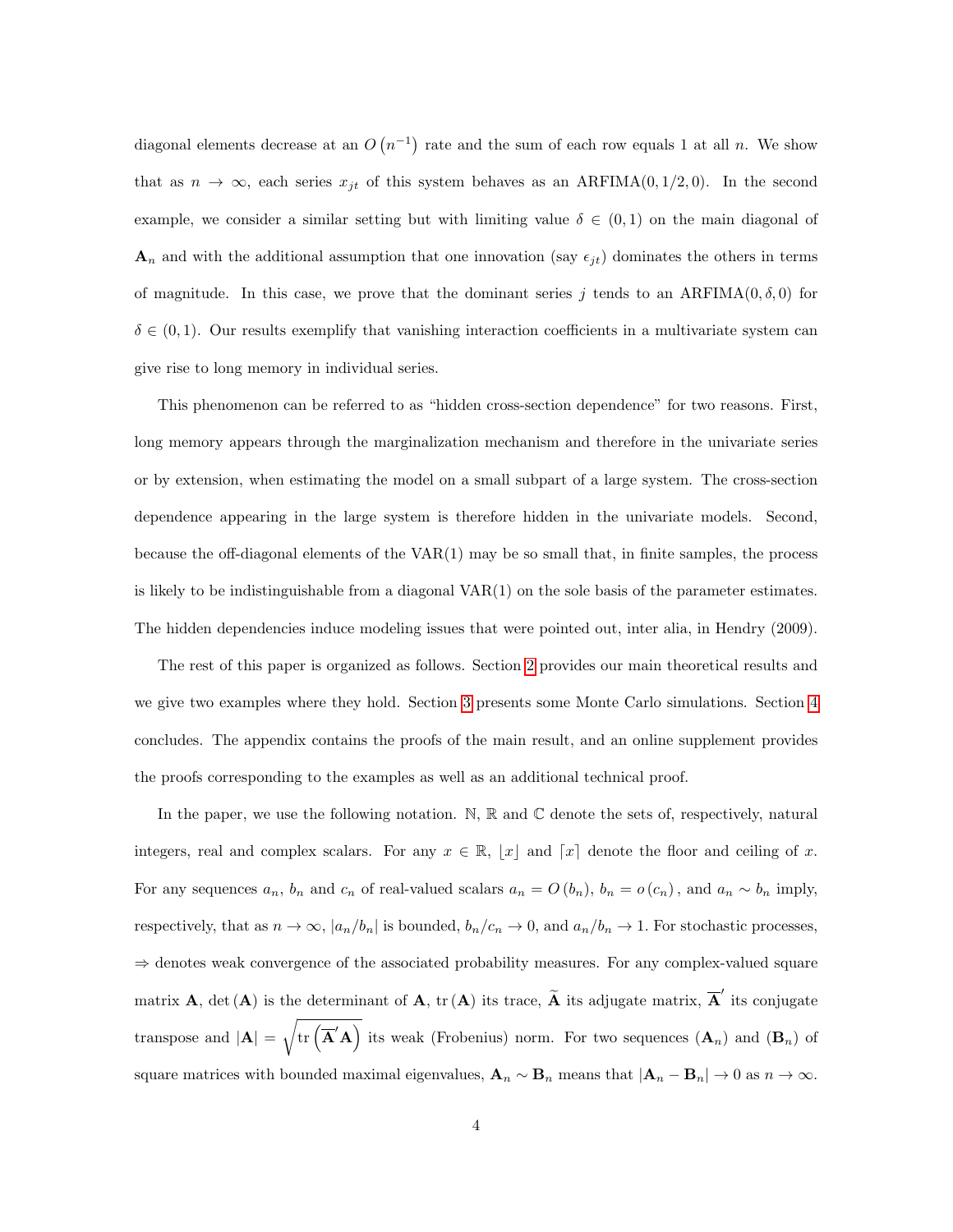$1_{\{\cdot\}}$  is the indicator function which takes value one if  $\{\cdot\}$  is true and zero otherwise.

## <span id="page-4-0"></span>2 Theory

### 2.1 Set-up

<span id="page-4-1"></span>We consider the *n*-vector  $\mathbf{x}_t = (x_{1t},...,x_{nt})'$  which admits a vector autoregressive, VAR(1), representation:

<span id="page-4-3"></span>
$$
\mathbf{x}_t = \mathbf{A}_n \mathbf{x}_{t-1} + \epsilon_t, \ t = 1, \dots, T
$$
 (1a)

<span id="page-4-4"></span>
$$
\epsilon_t = (\epsilon_{1t}, ..., \epsilon_{nt})' \sim \text{NID}(\mathbf{0}, \Sigma_n), \tag{1b}
$$

where  $\text{IID } (0,\Sigma_n)$  denotes a process that is identically and independently distributed with zero expectation and variance-covariance matrix  $\Sigma_n$ .  $\Sigma_n$  is not necessarily diagonal, although it is in the examples considered below, but we denote its diagonal by  $\sigma_n^2 = (\sigma_{n,1}^2, ..., \sigma_{n,n}^2)$  such that  $\sigma_{n,k} > 0$  for  $k = 1, ..., n$ . We also assume throughout that  $\mathbf{A}_n$  does not admit eigenvalues with modulus strictly greater than unity.

We consider sequences of square Toeplitz matrices  $(\mathbf{T}_n)_{n\in\mathbb{N}}$  that are *n*-dimensional with parameters given by the sequence  $t_k^{(n)}$  $\binom{n}{k}$ , for  $-(n-1) \leq k \leq n-1$ , such that coefficients  $t_k^{(n)}$ .  $\binom{n}{k}$  and  $t_{-k}^{(n)}$  $\binom{n}{-k}$  (with  $k > 0$ ) denote, respectively, the values of the kth upper and lower sub-diagonals, i.e.

<span id="page-4-2"></span>
$$
\mathbf{T}_n = \begin{bmatrix} t_0^{(n)} & t_1^{(n)} & \cdots & t_{n-1}^{(n)} \\ t_{-1}^{(n)} & \ddots & \ddots & \vdots \\ \vdots & \ddots & \ddots & t_1^{(n)} \\ t_{-(n-1)}^{(n)} & \cdots & t_{-1}^{(n)} & t_0^{(n)} \end{bmatrix} .
$$
 (2)

Let  $\delta$  denote a parameter and  $(\mathbf{T}_{\delta,n})$  a sequence of *n*-dimensional Toeplitz matrices whose entries,  $t_{\delta,k}$ , do not depend on n (so only the dimension of  $\mathbf{T}_{\delta,n}$  does). To  $(\mathbf{T}_{\delta,n})$  we can associate a symbol, defined as the function  $g_{\delta}(\cdot) : z \in \mathbb{C} \to g(\delta, z) = \sum_{k=-\infty}^{\infty} t_{\delta,k} z^{k}$ . The function  $\omega \in \mathbb{R} : \omega \to g_{\delta}(e^{i\omega})$ is often referred to as "spectral density" of  $\mathbf{T}_{\delta,n}$  (whose entries are obtained by the Fourier transform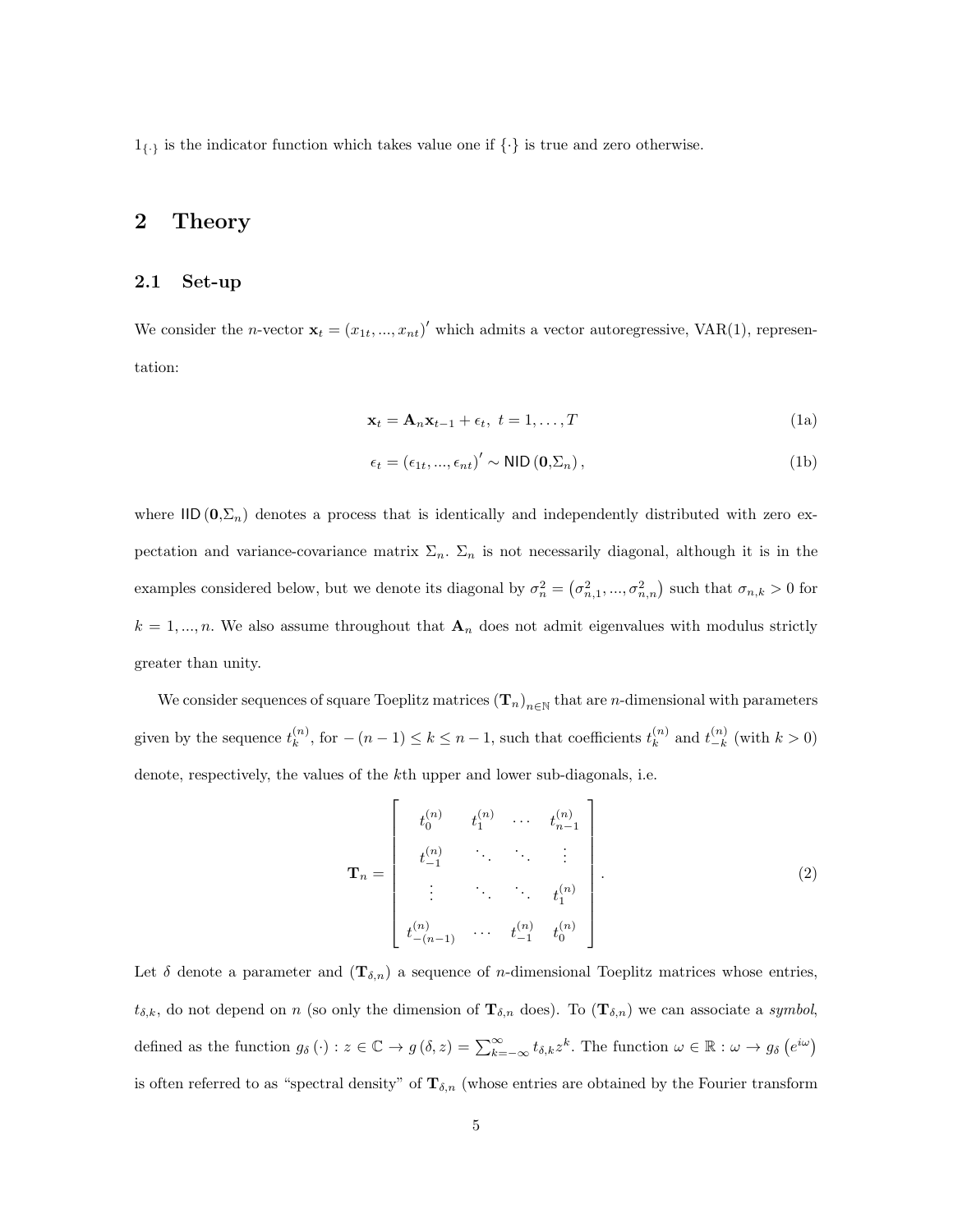of the spectral density) but to avoid confusion with the spectral density of the processes  $x_{jt}$ , we do not use this terminology. Yet with a slight abuse of notation, we refer to  $g_{\delta}(e^{i\omega})$  as the function  $\omega \rightarrow g_{\delta}\left(e^{i\omega}\right).$ 

We consider in this paper two examples which constitute applications of our main theorem and provide primitive conditions for its high-level assumptions.

**Example** [\(1\)](#page-4-1). The vector  $\mathbf{x}_t$  is generated by Model (1) with  $\mathbf{A}_n = \mathbf{T}_n^* + \eta_n \mathbf{D}_n$ , where  $\mathbf{T}_n^*$  is the Toeplitz matrix with entries

<span id="page-5-1"></span>
$$
t_k^{*(n)} = \text{Re}\left[\frac{1}{n}\sum_{j=0}^{n-1} g\left(\delta_n, e^{i\frac{2\pi j}{n}}\right) e^{-\frac{2i\pi jk}{n}}\right],\tag{3}
$$

where  $g(\cdot, \cdot)$  is defined for  $\delta \in (0, 1)$  and  $\omega \geq 0$  as

<span id="page-5-2"></span>
$$
g\left(\delta, e^{i\omega}\right) = 1_{\left\{0 \le u < \pi\delta\right\}} + 1_{\left\{\pi\left(\frac{3}{2} - \delta\right) < u \le \frac{3\pi}{2}\right\}}, \quad \omega = u \mod 2\pi,\tag{4}
$$

and where  $\omega \to g(\delta, e^{i\omega})$  is even; the sequence  $\delta_n$  satisfies  $\delta_n = \frac{1}{2} + o(n^{-2})$ , with  $\delta_n < \frac{1}{2}$ ;  $\eta_n$  is a real scalar sequence that satisfies  $\eta_n = o(n^{-2})$ ,  $\mathbf{D}_n$  is a real antisymmetric Toeplitz matrix with absolutely summable entries. All innovations  $\epsilon_{jt}$  have finite variance:  $\Sigma_n = \sigma^2 \mathbf{I}_n$  $\Sigma_n = \sigma^2 \mathbf{I}_n$  $\Sigma_n = \sigma^2 \mathbf{I}_n$  with  $\sigma^2 > 0$ .

**Example** (2). The vector  $\mathbf{x}_t$  is generated by Model [\(1\)](#page-4-1) with  $\mathbf{A}_n = \mathbf{T}_n^*$  where  $\mathbf{T}_n^*$  and g are defined as in [\(3\)](#page-5-1) and [\(4\)](#page-5-2) where  $\delta_n \equiv \delta \in (0,1)$ .  $\Sigma_n$  is diagonal and there exists  $j \in \mathbb{N}$  such that the variances of the innovations satisfy

$$
\begin{cases}\n\sigma_{n,j}^2 = \sigma_j^2 > 0, \\
\sigma_{n,k}^2 = o(n^{-1}), \quad k \neq j,\n\end{cases}
$$

In both examples  $A_n$  is Toeplitz. In Example (1), the system is such that all processes entering the VAR present similar dynamics (i.e., the results are invariant by rotations of  $\mathbf{A}_n$ ). This example stresses the fact that asymmetry, or heterogeneity, is not necessary for long memory to arise. We

<span id="page-5-0"></span><sup>&</sup>lt;sup>2</sup>We assume that all the diagonal elements of  $\Sigma_n$  are equal for notational ease but this has no incidence on our results. We can relax the assumption to heterogenous and positive diagonal elements.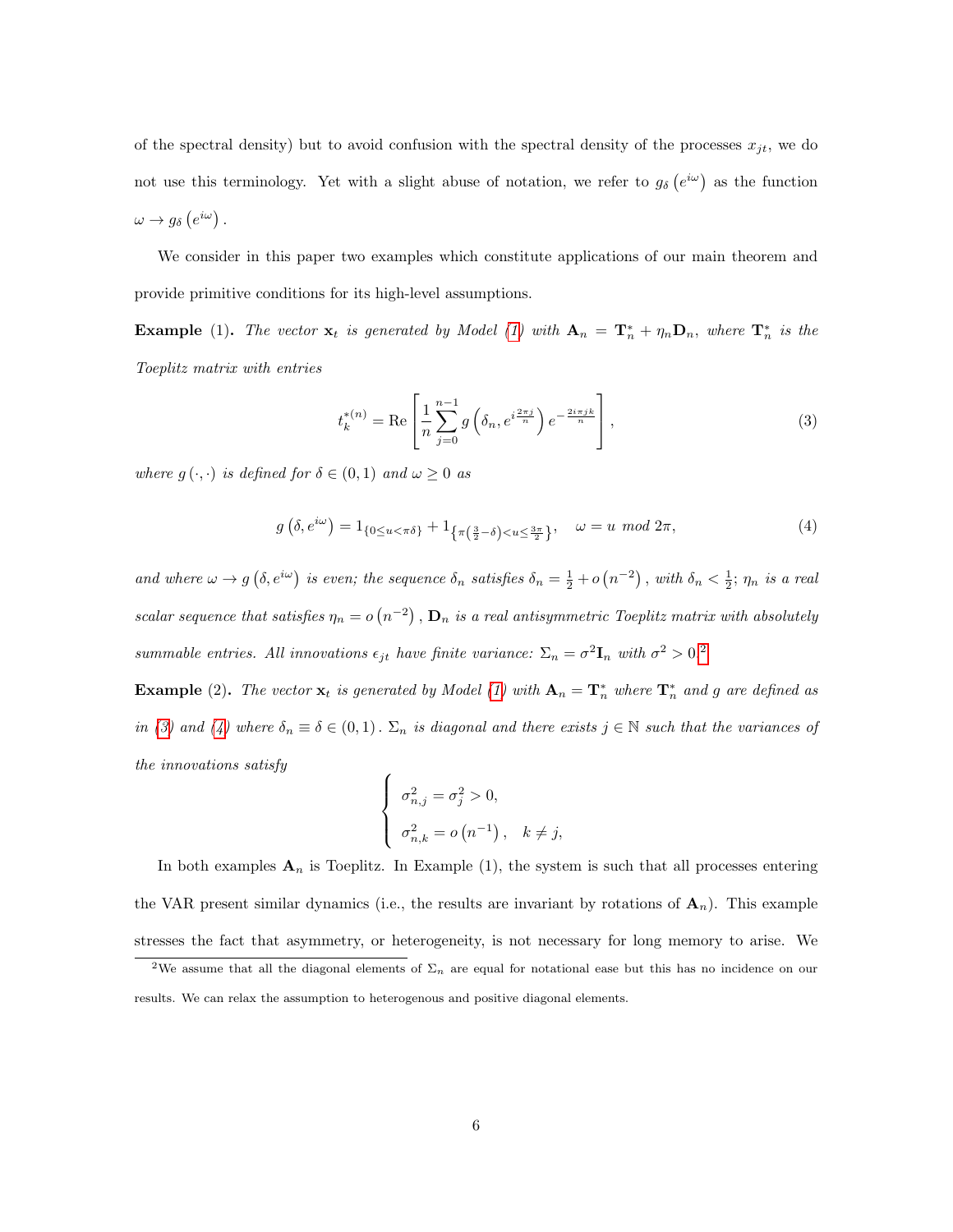show in the online appendix that the entries  $t_k^{*(n)}$  $\kappa_k^{*(n)}$  of  $\mathbf{T}_n^*$  satisfy, as  $n \to \infty$ , and for  $(n-1)/4 \in \mathbb{N}$ ,

$$
t_0^{*(n)} = 1/2 + o\left(n^{-1}\right),\tag{5a}
$$

$$
t_k^{*(n)} = O(n^{-1}), \quad k \neq 0.
$$
 (5b)

Hence, as  $n \to \infty$ , the off-diagonal entries of  $\mathbf{A}_n$  individually tend to zero. Yet the convergence is slow enough to ensure that for all n,  $A_n$  induces persistence that differs from that induced by a diagonal matrix. Indeed the off-diagonal elements of each row admit a nonzero sum:  $\sum_{k=1}^{n-1} t_k^*(n) =$  $1/2 + O(n^{-1})$ . Hence, although the dependence across individual units  $x_{jt}$  and  $x_{kt}$  vanishes, the system retains sufficient dependence to differ from the one where  $A_n$  is diagonal for finite n. In Example (2), by contrast, the variance of one innovation  $\epsilon_{jt}$  dominates the others so the system is asymmetric. The off-diagonal entries of  $A_n$  do not necessarily tend to zero. This constitutes an heterogenous case where the results are not symmetric for all  $x_{jt}$  and the distinction with the case of long memory arising from aggregation is clear.

We provide next a preliminary result relating to Toeplitz matrix theory that we use in our subsequent analysis.

### 2.2 A preliminary lemma

Consider sequences of square Toeplitz matrices  $(T_n)_{n\in\mathbb{N}}$  that are n-dimensional with parameters given as in [\(2\)](#page-4-2) by the sequence  $t_k^{(n)}$  $\binom{n}{k}$ , for  $-(n-1) \leq k \leq n-1$ . We make a set of assumptions on the elements  $t_k^{(n)}$  $\binom{n}{k}$  of the Toeplitz sequence that we collect in Assumption T (T stands for Toeplitz).

#### Assumption T.

(i) There exists a real-valued function  $g(\cdot,\cdot)$ , defined on  $(0,1) \times \{\zeta \in \mathbb{C}, |\zeta| \leq 1\}$  which is continuous with respect to its first argument and such that

 $(i.a) g(\cdot, \cdot) \leq 1;$  $(i.b)$   $\int_0^{2\pi} |g(\cdot, e^{i\omega})| d\omega < \infty;$  $(i.c) \ \forall (\delta, z) \in (0,1) \times (-\infty,1), \ \frac{1}{2\pi} \int_0^{2\pi} \log (1 - g(\delta, e^{i\omega}) z) d\omega = \delta \log (1 - z).$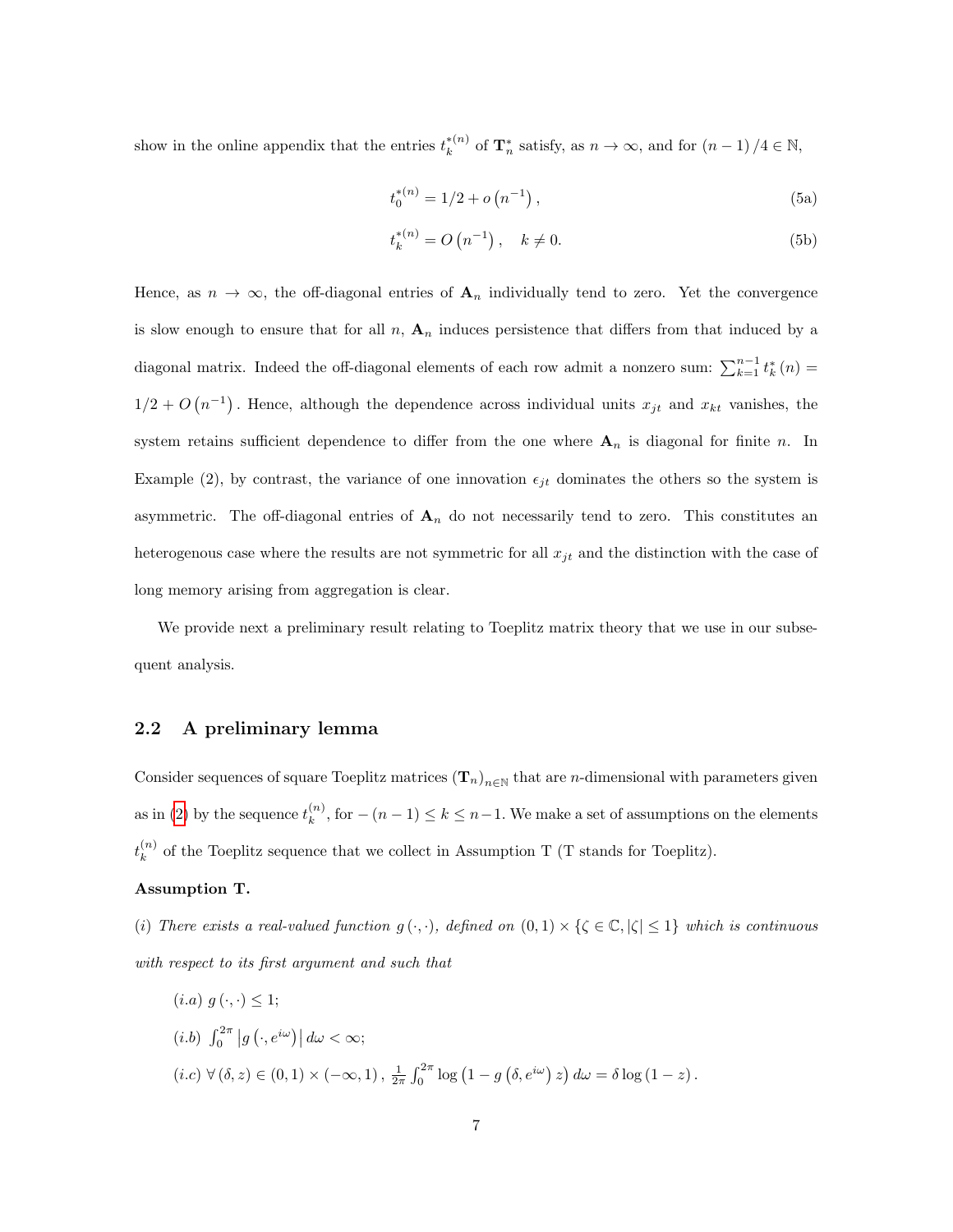$(iii) \ \forall \delta \in (0,1)$ , defining  $t_{\delta,k}^{(n)} = \frac{1}{n} \sum_{j=0}^{n-1} g\left(\delta, e^{i\frac{2\pi j}{n}}\right) e^{-2i\pi jk/n}$ , the sequence  $(t_{\delta,k})$ , with  $t_{\delta,k} = \lim_{n \to \infty}$  $t_{\delta,k}^{(n)}$ , satisfies  $\sum_{k=-\infty}^{\infty} |t_{\delta,k}| < \infty;$ 

(iii) There exists a nondecreasing sequence  $\delta_n \in (0,1)^{\mathbb{N}} \to \delta \in (0,1)$  as  $n \to \infty$  such that

(iii.a) the parameters of the matrix sequence  $(\mathbf{T}_n)$  satisfy

$$
t_k^{(n)} = \frac{1}{n} \sum_{j=0}^{n-1} g\left(\delta_n, e^{i\frac{2\pi j}{n}}\right) e^{-2i\pi jk/n};
$$
  
(iii.b)  $n^2 \left(t_{\delta,k}^{(n)} - t_k^{(n)}\right) \to 0$  as  $n \to \infty$ .

Assumption T(i) characterizes the symbol of the Toeplitz matrix sequence  $\mathbf{T}_{\delta,n}$  with entries  $t_{\delta,k}$ . Since the identity matrix  $I_n$  is Toeplitz with symbol  $g_I(\cdot) = 1$ , hence for all  $z < 1$  and  $\delta \in (0,1)$ , the matrix  $\mathbf{I}_n - \mathbf{T}_{\delta,n}z$  is Toeplitz with symbol  $1 - g_\delta(\cdot)z$ . Under  $\mathrm{T}(ii)$ ,  $\mathbf{T}_{\delta,n}$  belongs to the so-called Wiener class of Toeplitz matrices with absolutely summable entries, so we can use associated results (Gray, 2006, in particular, Section 4.4 and Theorem 4.2) regarding the convergence of functions of  $t_{\delta,k}$ . As shown in the appendix, Assumptions  $T(i.a-b)$  and  $T(ii)$  ensure that the First Theorem of Szegö (1915) holds for  $\mathbf{I}_n - \mathbf{T}_{\delta,n} z$ , with  $z \neq 1$ , i.e.

$$
\frac{\det\left(\mathbf{I}_n-\mathbf{T}_{\delta,n+1}z\right)}{\det\left(\mathbf{I}_n-\mathbf{T}_{\delta,n}z\right)}\underset{n\to\infty}{\to}\exp\left\{\frac{1}{2\pi}\int_0^{2\pi}\log\left(1-g_\delta\left(e^{i\omega}\right)z\right)d\omega\right\}.
$$

The latter limit is, under Assumption  $T(i.c)$  equal to  $(1-z)^{\delta}$ . Assumption  $T(iii.a)$  defines the sequence  $t_k^{(n)}$  $\binom{n}{k}$ , and hence the sequence of Toeplitz matrices  $\mathbf{T}_n$ . Assumption  $T(iii.b)$  ensures that the proximity of  $t_k^{(n)}$ <sup>(n)</sup> to  $t_{\delta,k}$  is sufficient to ensure that  $\frac{\det(\mathbf{I}_n-\mathbf{T}_{\delta,n+1}z)}{\det(\mathbf{I}_n-\mathbf{T}_{\delta,n}z)}$  and  $\frac{\det(\mathbf{I}_n-\mathbf{T}_{n+1}z)}{\det(\mathbf{I}_n-\mathbf{T}_nz)}$  admit the same limit as shown in the following lemma, whose proof is in the appendix, Section [5.1.](#page-20-0)

<span id="page-7-0"></span>**Lemma 1.** Under Assumption T and for all  $z < 1$ , the sequence of Toeplitz matrices  $(\mathbf{T}_n)_{n \in \mathbb{N}}$  with elements  $t_k^{(n)}$  $\kappa^{(n)}$  satisfies, as  $n \to \infty$ ,

$$
\frac{\det (\mathbf{I}_{n-1} - \mathbf{T}_{n-1}z)}{\det (\mathbf{I}_n - \mathbf{T}_n z)} \to (1-z)^{-\delta}.
$$

The lemma will be used to study the properties of marginalized series within vector autoregressive processes. In particular, Lemma [1](#page-7-0) gives rise to the polynomial  $(1-z)^{\delta}$ ,  $\delta \in (0,1)$ , that is pervasive when considering the dynamics of fractionally integrated processes. We will use this result in relation to lag polynomials in moving average representations.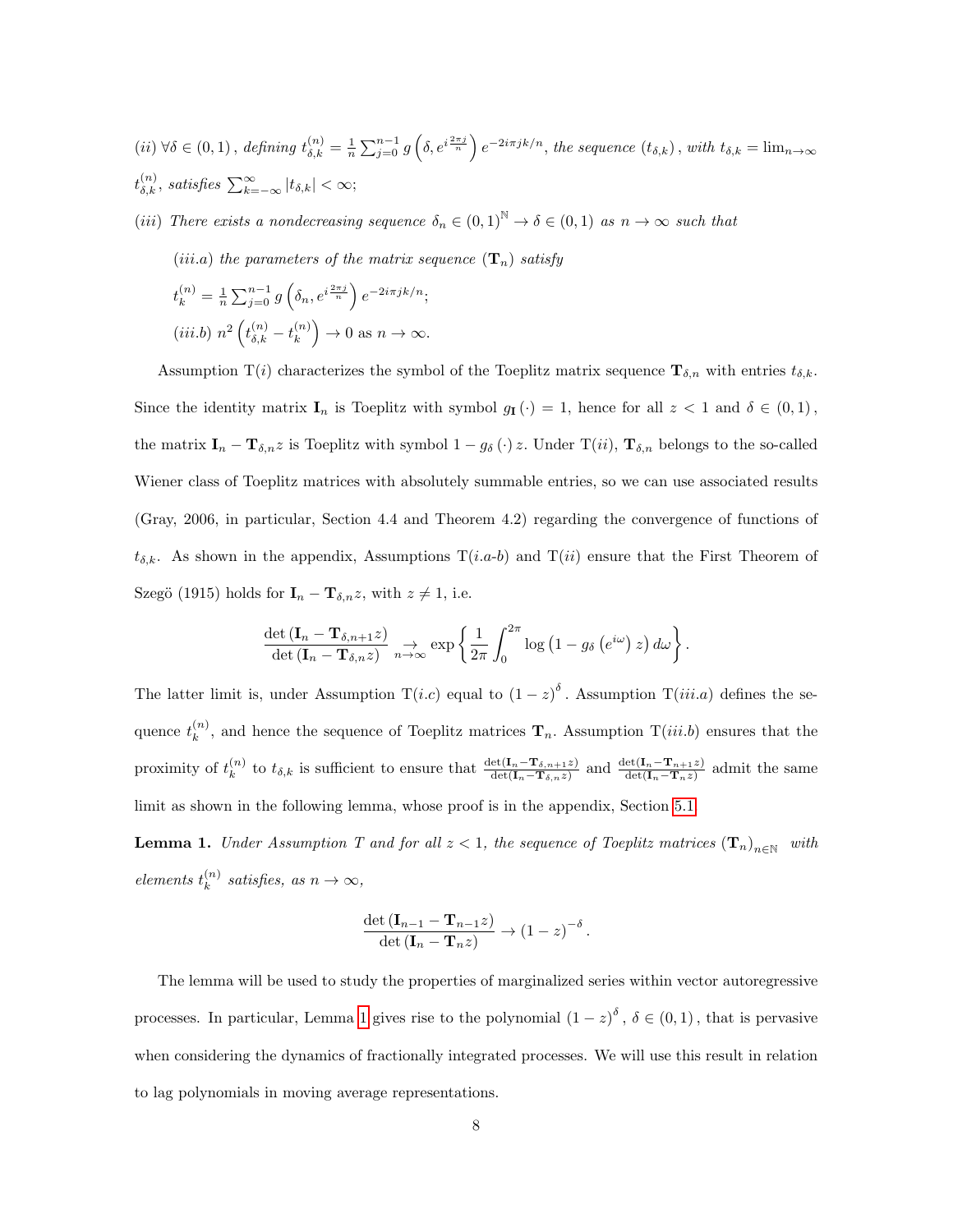#### 2.3 Main result

In order to link Model [\(1\)](#page-4-1) to its marginalized univariate components, we use the final equation representation (FER) as studied by Zellner and Palm (1974). They show how the elements of vector processes can be marginalized to yield univariate ARMA representations; see also Cubadda, Hecq and Palm (2009) in the context of factor models and Hecq, Laurent and Palm (2016) for an application to multivariate volatility processes. The FER of Model [\(1\)](#page-4-1) is

<span id="page-8-1"></span>
$$
\det\left(\mathbf{B}_n(L)\right)\mathbf{x}_t = \widetilde{\mathbf{B}_n(L)}\ \epsilon_t,\tag{6}
$$

where  $\mathbf{B}_n(L) = \mathbf{I}_n - \mathbf{A}_n L$ , with L the lag operator and, in our notation,  $\widetilde{\mathbf{B}_n(L)}$  denotes the adjugate of  $\mathbf{B}_{n}(L)$ . If  $\mathbf{A}_{n}$  admits unitary eigenvalues, we implicitly assume that  $\epsilon_{t} = 0$  for  $t \leq 0$  and  $\mathbf{x}_{0} = 0$ . In the spirit of Johansen and Nielsen (2016), we therefore consider truncations of lag polynomials and convergence to fractional processes with a fixed start (hence of type II). For  $t > 0$ , and for any polynomial  $P(z)$ , we let  $[P(z)]^+$  denote the truncation of  $P(z)$  for degrees of  $z^k$  strictly less than t so that  $P(L)$   $\mathbf{x}_t$  only involves  $\mathbf{x}_k$  at dates  $k > 0.3$  $k > 0.3$  Expression [\(6\)](#page-8-1) shows that elements  $x_{jt}$  (for  $j = 1 \ldots, n$ ) obtained by marginalizing the n-dimensional VAR(1), admit a finite  $ARMA(n, n - 1)$  representation with a common AR lag polynomial. Hence, as  $n \to \infty$ , the univariate process  $x_{jt}$  without roots cancellation follows an  $ARMA(\infty, \infty)$ . Root cancellation may yield an ARMA representation that remains of finite order as  $n \to \infty$  (Zellner and Palm, 204) but our paper explicitly considers the case where this does not arise, see below. For clarity of the exposition, consider the following trivariate example:

Example.  $x_t$  is a trivariate VAR(1) specified as follows:

$$
\begin{bmatrix} x_{1t} \\ x_{2t} \\ x_{3t} \end{bmatrix} = \begin{bmatrix} a & b & 0 \\ b & a & b \\ 0 & b & a \end{bmatrix} \begin{bmatrix} x_{1t-1} \\ x_{2t-1} \\ x_{3t-1} \end{bmatrix} + \begin{bmatrix} \epsilon_{1t} \\ \epsilon_{2t} \\ \epsilon_{2t} \end{bmatrix},
$$

<span id="page-8-0"></span> $\frac{3[p(z)]^+}{2}$  in effect depends on t, but we fix the latter throughout so the relation is implicit to avoid being cumbersome. For  $z_0$  such that  $P(z_0) = 0$ , we define  $\left[ P(z)^{-1} \right]^+$  $\int_{z=z_0}^{+} = \lim_{z \to z_0} \left[ P(z)^{-1} \right]^+$ , such that  $\left[ P(z)^{-1} \right]^{+}$  $z=z_0$  $\begin{array}{c} \hline \end{array}$  $< \infty$ .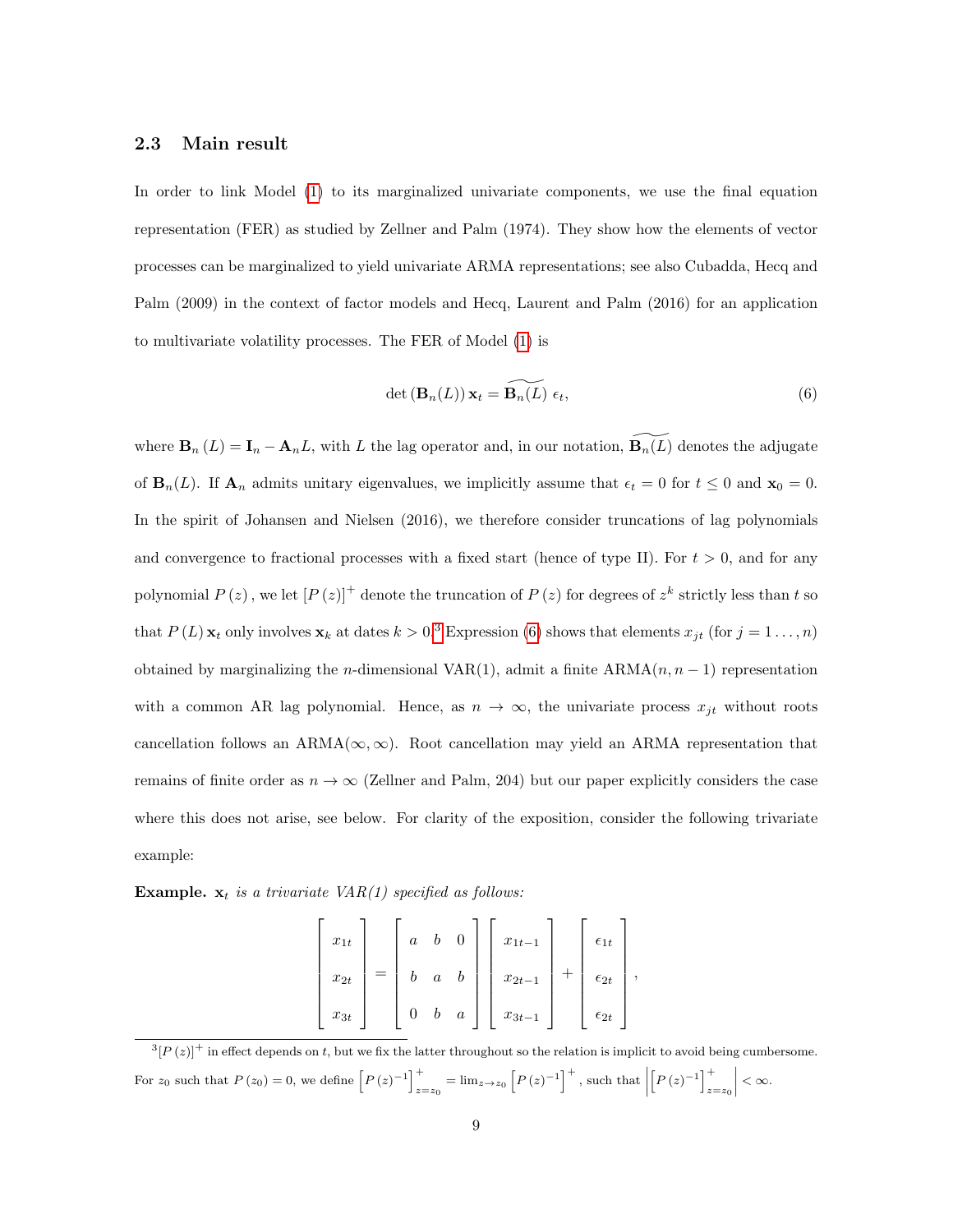where  $\mathsf{E}\left[\epsilon_{jt}\epsilon_{kt}\right] = 0$  for  $j \neq k$ . The FER of  $\mathbf{x}_t$  is det  $(\mathbf{B}_n(L))\mathbf{x}_t = \widetilde{\mathbf{B}_n(L)}\epsilon_t$ , where

$$
\det (\mathbf{B}_n(L)) = \frac{1}{(a^2 - 2b^2)} (1 - aL) \left( 1 - \left( a - \sqrt{2}b \right) L \right) \left( 1 - \left( a + \sqrt{2}b \right) L \right),
$$

$$
\widetilde{\mathbf{B}_n(L)} = \begin{bmatrix} (1 - aL)^2 - b^2 L^2 & bL (1 - aL) & b^2 L^2 \\ bL (1 - aL) & (1 - aL)^2 & bL (1 - aL) \\ b^2 L^2 & bL (1 - aL) & (1 - aL)^2 - b^2 L^2 \end{bmatrix}.
$$

Hence  $x_{jt} \sim ARMA(3, 2)$  for  $j = 1, 2, 3$  when  $a \neq 0$  and  $b \neq 0$ , while  $x_{jt} \sim ARMA(2, 1)$  when  $a = 0$ and  $b ≠ 0$  and  $x_{jt} ∼ AR(1)$  when  $a ≠ 0$  and  $b = 0$ .

Denote the jth,  $1 \leq j \leq n$ , row of  $\widetilde{\mathbf{B}_{n}(L)}$  by  $\widetilde{\mathbf{B}_{n}(L)}_j$  such that

$$
\widetilde{\mathbf{B}_{n}(L)}_{j} = \begin{bmatrix} \widetilde{\mathbf{B}_{n}(L)}_{j1} & \widetilde{\mathbf{B}_{n}(L)}_{j2} & \dots & \widetilde{\mathbf{B}_{n}(L)}_{jn} \end{bmatrix},
$$

where, for any matrix **D**, we denote by  $D_{jk}$  its entry at the intersection of the jth row and kth column. Hence  $x_{jt}$  admits the ARMA representation

$$
\det\left(\mathbf{B}_{n}\left(L\right)\right)x_{jt}=\widetilde{\mathbf{B}_{n}\left(L\right)}_{j\cdot}\epsilon_{t}=\sum_{k=1}^{n}\widetilde{\mathbf{B}_{n}\left(L\right)}_{jk}\epsilon_{kt}.
$$

The process  $x_{jt}$  therefore admits the representation

<span id="page-9-0"></span>
$$
x_{jt} = \sum_{k=1}^{n} \det\left(\mathbf{B}_n\left(L\right)\right)^{-1} \widetilde{\mathbf{B}_n\left(L\right)}_{jk}\epsilon_{kt}.\tag{7}
$$

Expression [\(7\)](#page-9-0) constitutes the basis of our theoretical argument. To keep the generality of the expo-sition, we implicitly consider that [\(7\)](#page-9-0) is replaced by  $x_{jt} = \sum_{k=1}^{n} \left[ \det (\mathbf{B}_n (L))^{-1} \widetilde{\mathbf{B}_n (L)}_{jk} \right]^+ \epsilon_{kt}$  when det  $(\mathbf{B}_n(1)) = 0.4$  $(\mathbf{B}_n(1)) = 0.4$ 

We make Assumption P for the parameters of the model (P stands for parameters).

**Assumption P.** There exists  $j \in \mathbb{N}$  for which the parameters of Model [\(1\)](#page-4-1) satisfy for all finite t, and

as 
$$
n \to \infty
$$
,  
\n(i)  $\mathbf{E}\left[\left(\sum_{k=1, k\neq j}^{n} \det\left(\mathbf{B}_n(L)\right)^{-1} \widetilde{\mathbf{B}_n(L)}_{jk}\epsilon_{kt}\right)^2\right] \to 0;$ 

<span id="page-9-1"></span><sup>4</sup>The degree of the polynomial  $\left[\det(\mathbf{B}_n(z))^{-1}\widetilde{\mathbf{B}_n(z)}_{jk}\right]^+$  is finite (at most  $t - 1$ ). Therefore  $\begin{array}{c} \begin{array}{c} \begin{array}{c} \end{array} \\ \begin{array}{c} \end{array} \end{array} \end{array}$  $\left[\det\left(\mathbf{B}_{n}\left(z\right)\right)^{-1}\widetilde{\mathbf{B}_{n}\left(z\right)}_{jk}\right]^{+}$  $< \infty$  for all z.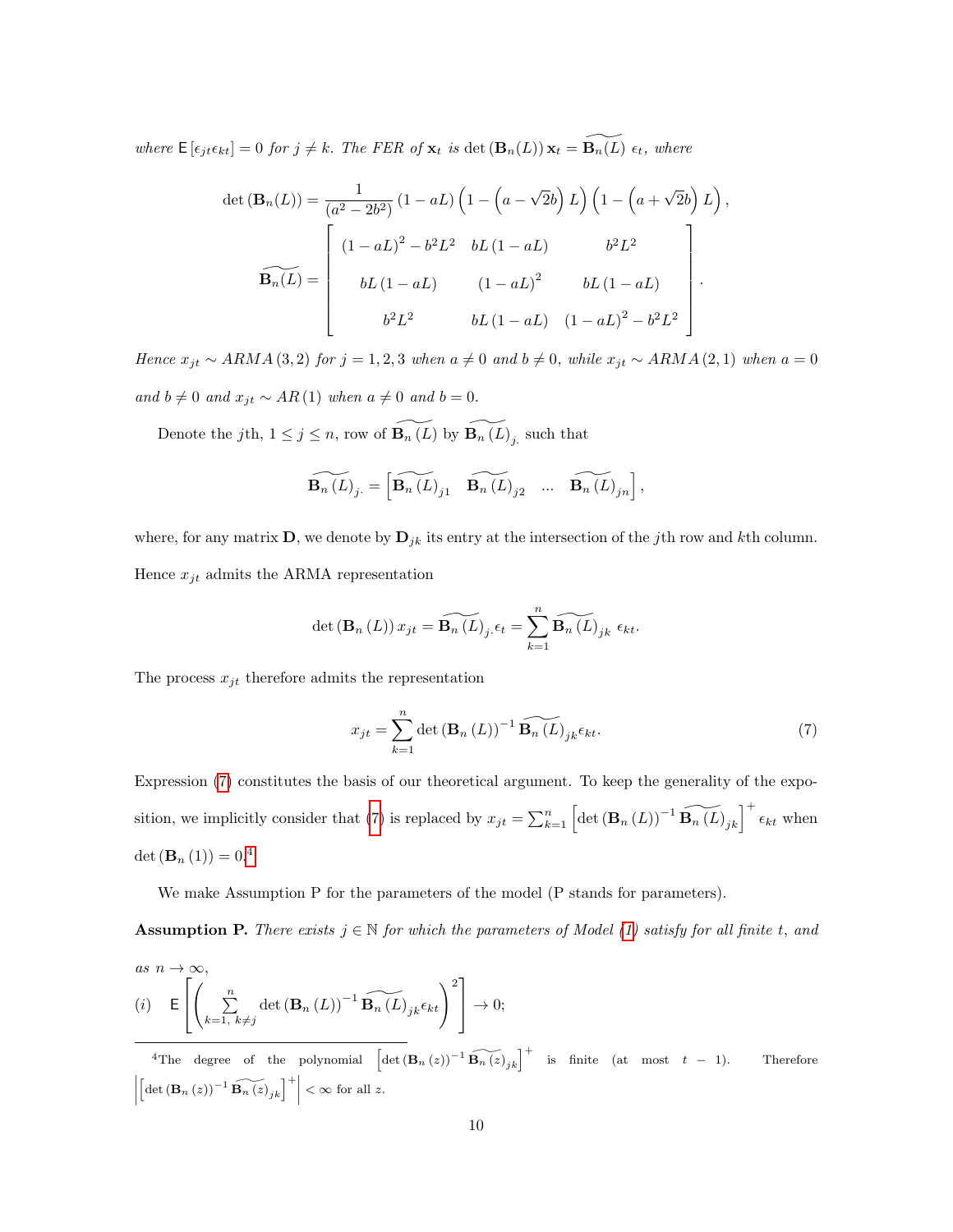$$
(ii) \quad \widetilde{\mathbf{B}_{n}(z)}_{jj} \sim \det\left(\mathbf{B}_{n-1}(z)\right);
$$

$$
(iii) \quad \sigma_{n,j}^2 \to \sigma_j^2 > 0;
$$

(iv) there exists a sequence of Toeplitz matrices  $(T_n)$  that satisfies Assumption T and such that for any real  $z < 1$ ,

$$
\frac{\det\left(\mathbf{B}_{n-1}\left(z\right)\right)}{\det\left(\mathbf{B}_{n}\left(z\right)\right)} \sim \frac{\det\left(\mathbf{I}_{n-1}-\mathbf{T}_{n-1}z\right)}{\det\left(\mathbf{I}_{n}-\mathbf{T}_{n}z\right)}.
$$

Assumption  $P(i)$  ensures that in the moving average representation for  $x_{jt}$ , the only innovation that retains a contribution as  $n \to \infty$  is  $\epsilon_{jt}$ , the others play no role asymptotically. In this sense,  $P(i)$  is the key assumption that ensures that the mechanism generating long memory here differs completely from that of aggregation, see the discussion that follows Theorem [1.](#page-10-0)  $P(i)$  may for instance hold when the off-diagonal elements of  $\mathbf{B}_n(z)$  are negligible compared to those on the main diagonal (Example (1)), or when the the variance of one error  $\epsilon_{jt}$  dominates all others (Example (2)). Assumption  $P(ii)$  provides a recursive formula on the dimension of the system in the FER for  $x_{jt}$ . It relates  $\widetilde{\mathbf{B}_{n}(z)}_{jj}$  – which expresses the contribution relative to  $\epsilon_{jt}$  in the MA lag polynomial of the n-dimensional system, see Expression [\(6\)](#page-8-1) – to the AR lag polynomial of the  $n-1$  dimensional system. Assumption P(iii) ensures that the distribution of  $\epsilon_{jt}$  is nondegenerate as  $n \to \infty$ , so that of  $x_{jt}$  is nondegenerate too. Finally, Assumption  $P(iv)$  ensures that we can make use of Lemma [1:](#page-7-0) as  $n \to \infty$ ,  $[\det(\mathbf{B}_n(L))]^{-1} \det(\mathbf{B}_{n-1}(L)) \to (1-L)^{-\delta}$  where  $\delta \in (0,1)$  is defined in Assumption  $T(iii)$ .

<span id="page-10-0"></span>The main result of the paper resides in the following theorem, whose proof is in the appendix, Section [5.2.](#page-24-0) In order to emphasize that our results involve Type II fractional integration, we introduce the truncated fractional difference operator  $\Delta_+^c = [\Delta^c]^+$  for any  $c \in \mathbb{R}$  (where, as usual,  $\Delta = 1 - L$ ). **Theorem 1.** Let the real vector  $\mathbf{x}_t$  of dimension n be defined by Model [\(1\)](#page-4-1). Then under Assumption P, and as  $n \to \infty$ , the process  $(x_{jt})_{t \in \mathbb{N}}$  satisfies

$$
(x_{jt})_{t \in \mathbb{N}} \Rightarrow \left(\Delta^{-\delta}_+ \epsilon_{jt}\right)_{t \in \mathbb{N}}.
$$

In Theorem [1,](#page-10-0) the marginalized univariate process  $x_{jt}$  tends weakly to an  $I(\delta)$  type II fractional white noise as the dimension  $n$  of the system diverges to infinity.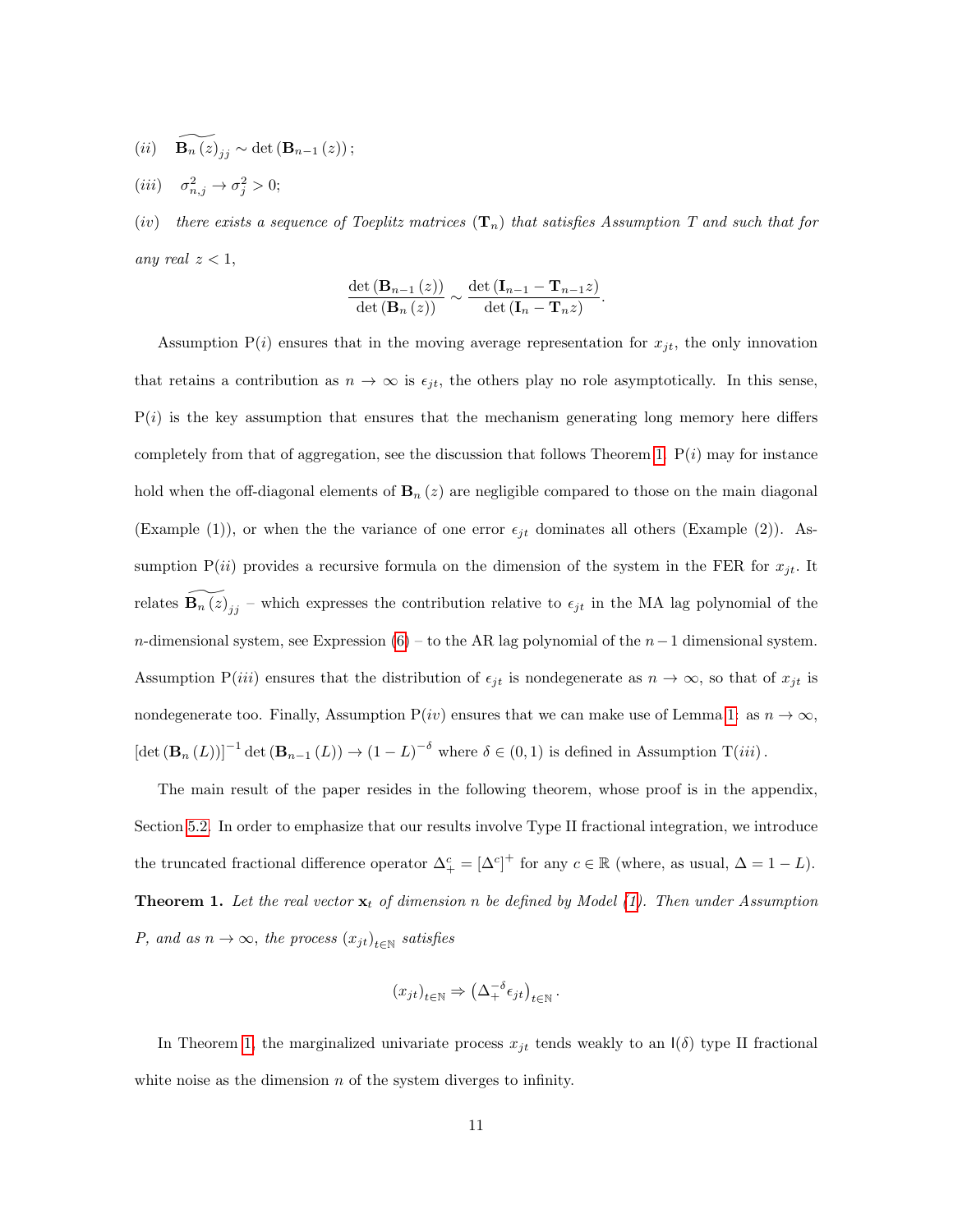**Remark 1.** In Theorem [1,](#page-10-0) the limit of  $x_{it}$  is only driven by one innovation, the others' impacts appear to vanish. Hence, this is in particular distinctly different from the heuristic example of Granger (1980, Section 4) where he generalizes his argument about long memory via aggregation of heterogenous microunits to a large scale dynamic model similar to our  $VAR(1)$  model  $\mathbf{B}_n(L)x_t = \epsilon_t$ . He notices that  **is given by Expression [\(7\)](#page-9-0) above, i.e., the sum of n moving averages of the innovations**  $\epsilon_{kt}$ **,**  $k = 1, ..., n$ , and he argues that there is a resemblance with his model of aggregation. It may indeed be possible that some specific assumptions about the parameters may lead to long memory by aggregating heterogenous processes in such a setting. Our framework differs here and, in fact, precludes it: we specify in Assumption  $P(i)$  that the contribution of the moving averages of  $\epsilon_{kt}$ , for  $k \neq j$ , vanishes as  $n \to \infty$ , so they do not play a role in the long memory of  $x_{it}$ . Theorem [1](#page-10-0) shows clearly this distinction since the limiting fractional white noise is  $\Delta_+^{-\delta} \epsilon_{jt}$ , so it is entirely driven by the innovation sequence  $\epsilon_{jt}$  without any contribution from  $\epsilon_{kt}$ , for  $k \neq j$ .

**Remark 2.** Theorem [1](#page-10-0) can be used to generate richer short-run dynamics. Consider the process  $y_t$ defined as  $\mathbf{F}_n(L)$   $\mathbf{y}_t = \mathbf{x}_t$  where  $\mathbf{F}_n(L)$  is a matrix lag polynomial of dimension n and degree k, and  $\mathbf{x}_t$ satisfies the assumptions of Theorem [1.](#page-10-0) Then  $\mathbf{F}_n(L) (\mathbf{I}_n - \mathbf{A}_n L) \mathbf{y}_t = \epsilon_t$ , so  $\mathbf{y}_t$  follows a  $VAR(k+1)$ . There exist conditions on  $\mathbf{F}_n(L)$  such that  $\alpha(L) y_{jt} = \beta(L) x_{jt}$ , for some polynomials  $\alpha, \beta$  of fixed degrees, say p and q, i.e.,  $y_{jt}$  follows a classical autoregressive distributed lag (ADL) model in  $x_{jt}$ , see, e.g., Hendry, Pagan and Sargan (1984). Then, under the assumptions of Theorem [1](#page-10-0) and as  $n \to \infty$ ,  $y_{jt}$  tends to a type II ARFIMA(p,  $\delta$ , q) that satisfies  $\alpha(L)$  (1 – L)<sup> $\delta$ </sup>  $y_{jt} = \beta(L) \epsilon_{jt}$ . For instance, if the elements of  $\mathbf{F}_n(L)$  are diagonal then  $y_{jt}$  is asymptotically  $ARFIMA(p,\delta,0)$ ; and if the elements of  $\mathbf{F}_n(L)$  are of reduced rank, and with zero coefficients for the impact of  $y_{kt-\ell}$  to  $y_{jt}$ , where  $k \neq j$  and  $\ell \geq 0$ , then an ARFIMA $(p, \delta, q)$  structure may asymptotically arise, see Cubadda et al. (2009) and the examples provided in the online supplement.

Theorem [1](#page-10-0) implies that fractional integration arises in Examples (1) and (2) as follows. Proofs are provided in the Supplementary Appendix where we show that both Assumptions T and P hold for n such that  $(n-1)/4 \in \mathbb{N}$ .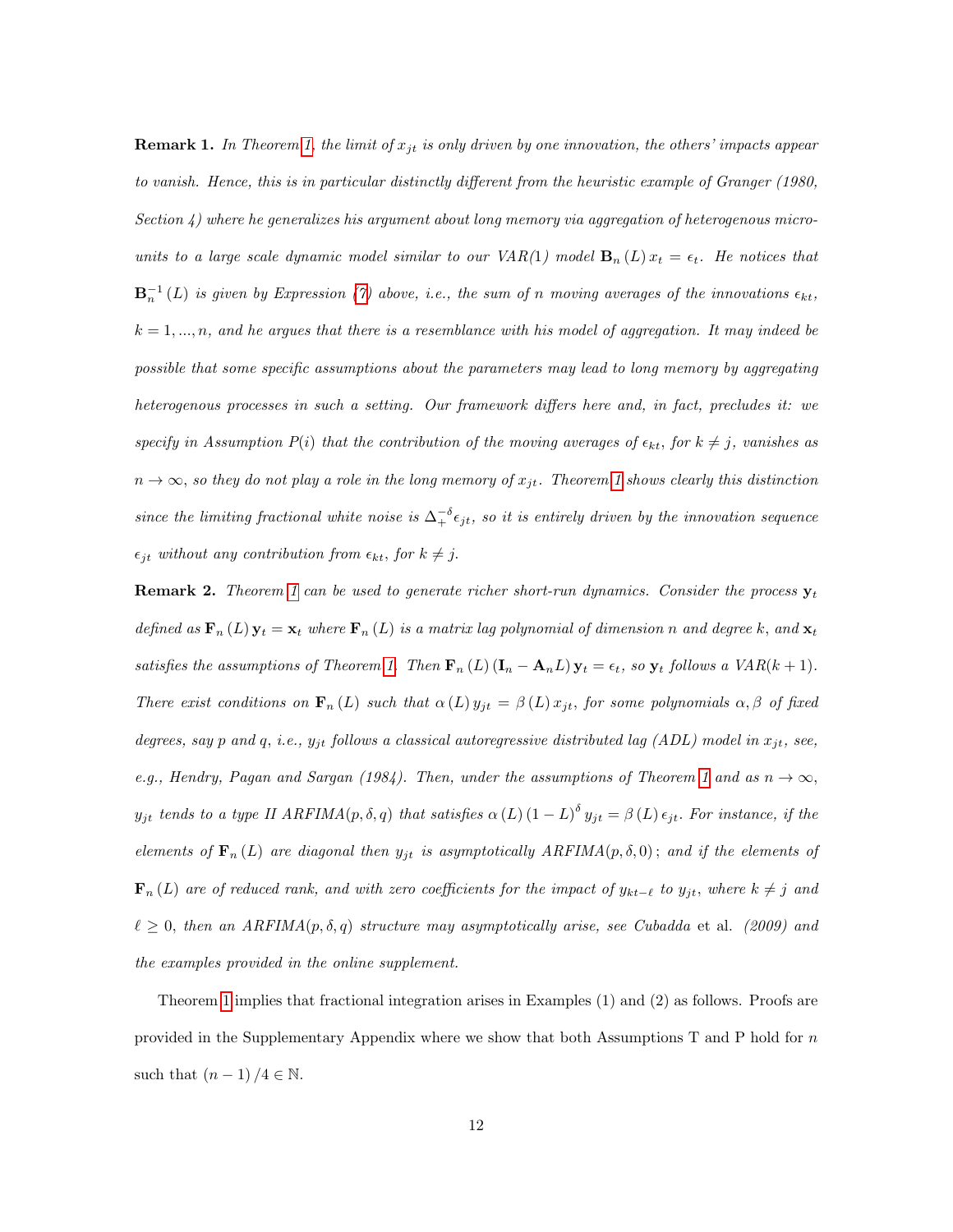**Example** (1 continued). Theorem [1](#page-10-0) implies that, as  $n \to \infty$ ,  $(n-1)/4 \in \mathbb{N}$ , for all  $k \in \mathbb{N}$ , processes  $x_{kt}$  defined for  $t \geq 0$  tend weakly to uncorrelated type II fractional white noises of order  $1/2$  : for all  $k\in\mathbb{N}$ 

$$
(x_{kt}) \Rightarrow \left(\Delta_+^{-1/2} \epsilon_{kt}\right). \tag{8}
$$

In this example, all marginalized series within an  $n$ -dimensional system present the exact same fractional degree of integration as  $n \to \infty$ . Since the entries of  $\mathbf{A}_n - \frac{1}{2} \mathbf{I}_n$  tend to zero as  $n \to \infty$ , the cross section dependence between series  $x_{jt}$  vanishes asymptotically. Yet, as  $\sum_{k=1}^{n-1} t_k^*(n)$  remains nonzero, the dependence across individual series is sufficient to generate long memory in each of the marginal processes.

**Example** (2 continued). Theorem [1](#page-10-0) implies that, as  $n \to \infty$ ,  $(n-1)/4 \in \mathbb{N}$ , for all  $\delta \in (0,1)$ , the process  $x_{jt}$  tends to a type II fractional white noise:

$$
(x_{jt}) \Rightarrow \left(\Delta_+^{-\delta} \epsilon_{jt}\right). \tag{9}
$$

In Example (2), only one innovation  $\epsilon_{jt}$  with nonzero variance remains in the system as  $n \to \infty$ . Following Diebold and Yılmaz (2009), if we interpret our VAR setting as a network, then there are n nodes,  $k = 1, ..., n$ , in the system which are in state  $x_{kt-1}$  at the end of any period  $t-1$ . At time t, each node k combines  $\mathbf{x}_{t-1}$  with an additional idiosyncratic signal  $\epsilon_{kt}$  to produce  $\mathbf{x}_t$ . Since, for  $k \neq j$ , the ratio  $\sigma_{\epsilon_j}^2/\sigma_{\epsilon_k}^2 \to \infty$  as  $n \to \infty$ , we can interpret our framework as providing an example of impact of a relatively "large" innovation sequence within a network. Albeit different, such a setting bears some resemblance with the famous "Noah effect" of Mandelbrot and Wallis (1968) and Mandelbrot (1997) where they show that the existence of outliers arising from heavy tailed distributions can be a source of self-similarity (usually in the marginal distribution). Because here self-similarity takes the form of long memory (the "Joseph effect"), this interpretation of dynamic networks constitutes a bridge between the Noah and Joseph effects which are considered different forms of non-similarity in the literature.<sup>[5](#page-12-0)</sup>

<span id="page-12-0"></span> $5$ The mechanism also bears some similarity with that considered by Schennach (2013), in the case of the impact of a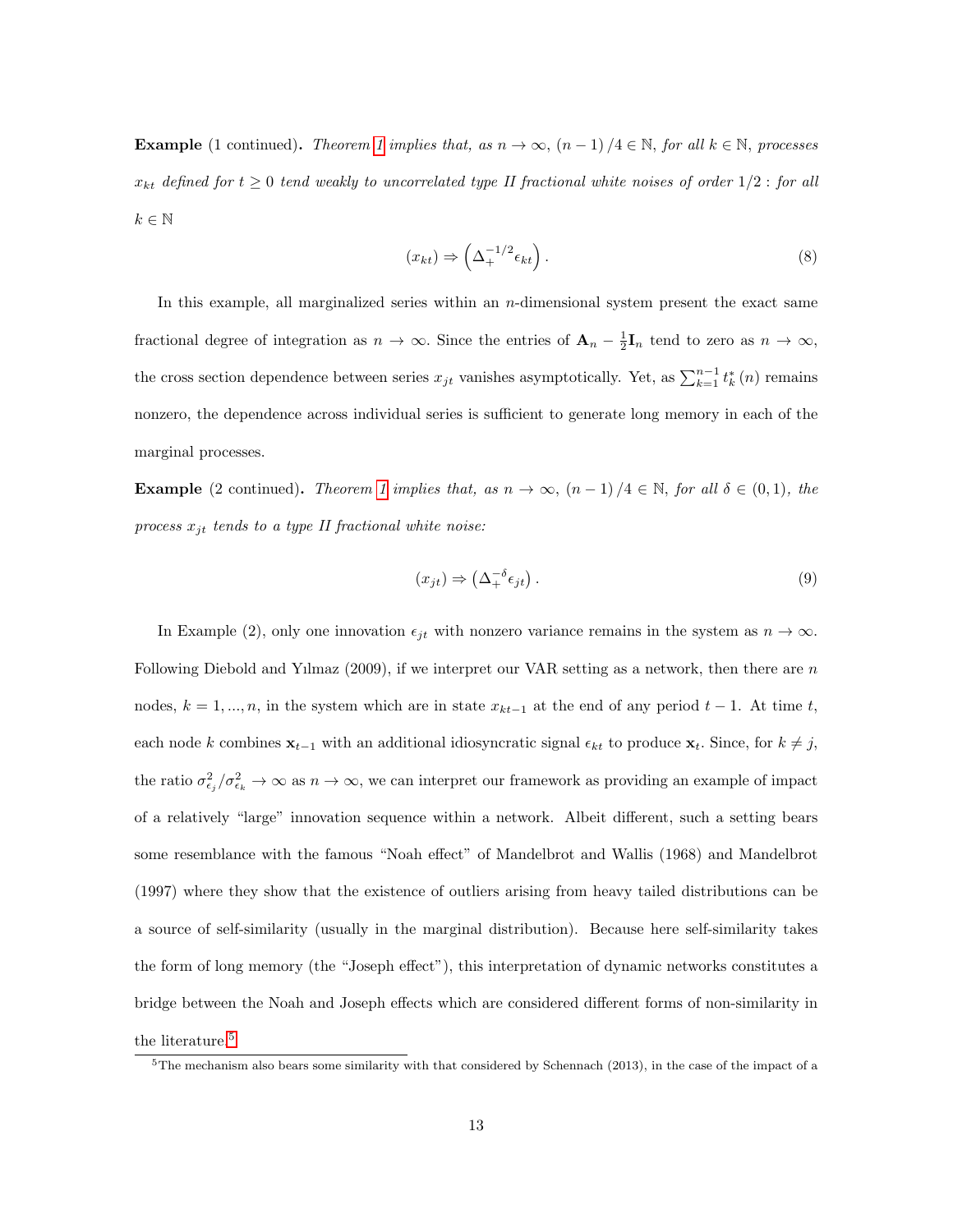## <span id="page-13-0"></span>3 Simulation evidence

In this section, we evaluate our key theoretical results via a Monte Carlo simulation. We provide simulations that examine the validity of our theoretical asymptotic results when the dimensions of the system and of the sample become large.

An n-dimensional VAR(1), as defined in Equations [\(1a\)](#page-4-3)-[\(1b\)](#page-4-4), is used to generate data for different choices of T, n and model parameters. We first compare the simulated data and estimated degree of fractional integration. To save space, we only report in Figures [1](#page-16-0) to [5](#page-18-0) the results for  $n = 201$  series and  $T = 4,000$  observations.

As a benchmark, we consider in our first experiment the case of a diagonal matrix,  $\mathbf{A}_n = d\mathbf{I}_n$ , where the parameter  $d$  is set to 0.499. The first panel of Figure [1](#page-16-0) shows the value of the elements of the first row of  $\mathbf{A}_n$ , denoted  $a_k^{(n)}$  $k_{k}^{(n)}$  (for  $k = 0, ..., n - 1$ ), i.e., when  $\mathbf{A}_{n} = d\mathbf{I}_{n}$ ,  $a_{k}^{(n)} = 0.499$  for  $k = 0$ and 0 otherwise. In this simple setting, the derived univariate processes have short memory and follow a stationary AR(1) model with an autoregressive parameter of 0.499 for each series.

Panel 2 of Figure [1](#page-16-0) plots the empirical distribution (over 1,000 replications) of the long memory parameter of series  $x_{1t}$  estimated using three popular estimation methods, i.e., the log periodogram regression (GPH) of Geweke and Porter-Hudak (1983), the Local Whittle Likelihood Estimator (LWLE) of Robinson (1995), both with bandwidth  $T/2$  and the MLE of an ARFIMA $(1, d, 0)$ . We deliberately choose a large bandwidth, as implemented by default in Doornik and Ooms (2001) to reduce the variability of the estimators. As expected the estimated long memory parameters are concentrated around 0 suggesting that there is no evidence of long memory in the individual series. This is confirmed by the third panel of Figure [1](#page-16-0) which reports the ACF of  $x_{1t}$  for the first replication.

In the next two experiments, we consider a symmetric Toeplitz matrix  $\mathbf{A}_n = \mathbf{T}_n^*$ , under the assumptions of Example 1 with  $\eta_n = 0$ . We denote by d the value taken by  $\delta_n$ : we choose two values single input that transits through a network (Schennach's process is scalar). Contrary to Schennach, all the coefficients of  $\mathbf{A}_n$  are strictly less than unity in absolute value, so the signal is transmitted from  $x_{kt-1}$  to  $x_{jt}$  with attenuation (she requires that some nodes transmit without attenuation, see her Section 3).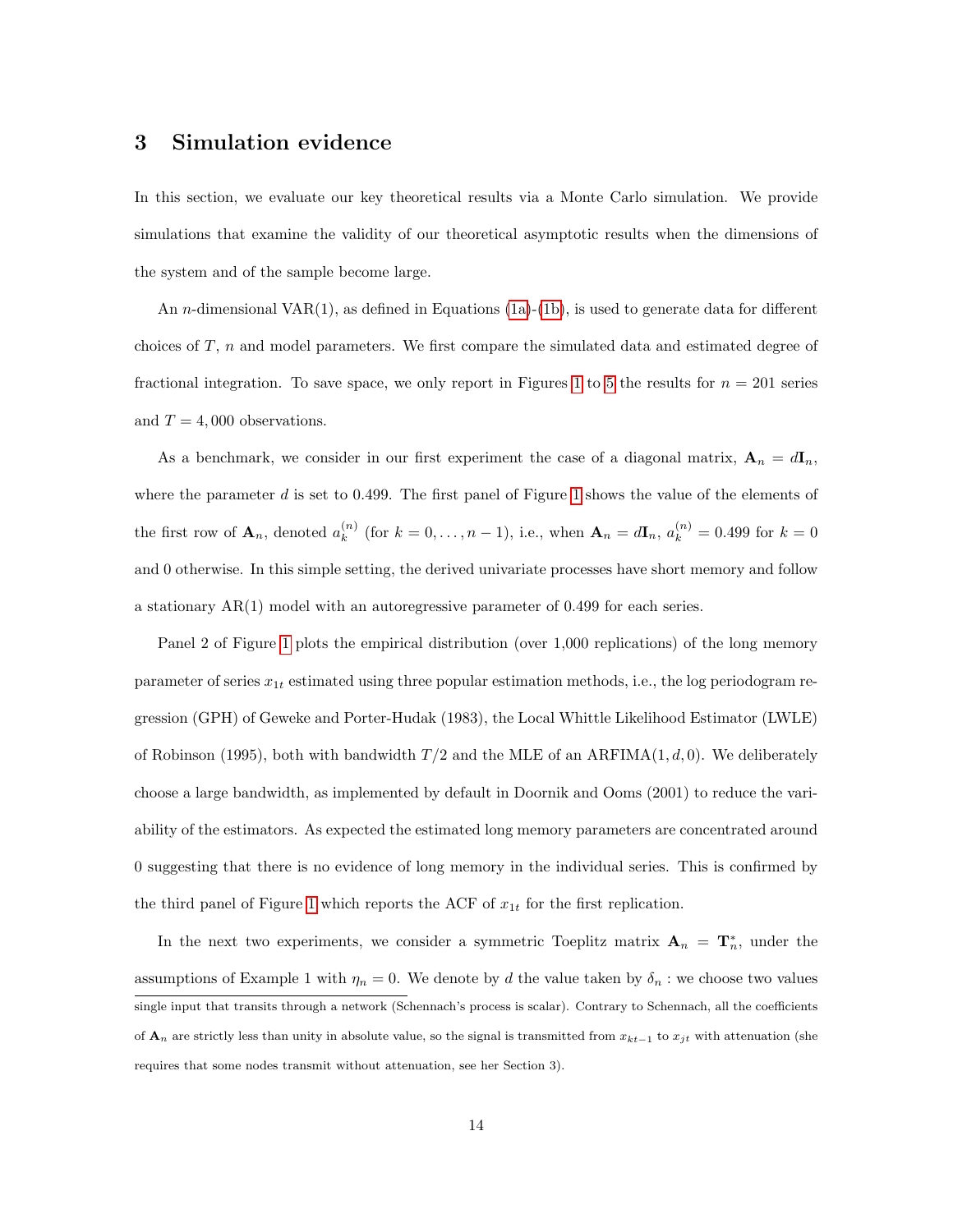of d close to 1/2, i.e., respectively  $d = 0.499$  in Figure [2,](#page-16-1) and  $d = 0.45$  in Figure [3.](#page-17-0) The structure of these figures is similar to that of Figure [1](#page-16-0) except that now, since d is close to  $1/2$ , i.e., to the nonstationary region of an  $\vert$  (d) process, we follow the approach of Abadir, Distaso and Giraitis (2007) and apply the three long memory estimators to  $(1-L)^{d}x_{1t}$  (for the values we report, we have added  $d$  ex-post to the estimate).<sup>[6](#page-14-0)</sup> The first panel of these figures emphasizes that the diagonal elements are near d while the off-diagonal elements of  $\mathbf{A}_n$  are small for  $d = 0.45$  and very small for  $d = 0.499$ . The sum of each row of  $\mathbf{T}_n^*$  is unity by construction and therefore although the off-diagonal elements of  $\mathbf{A}_n$  can be very small when d is close to  $1/2$ , they are nonzero. Unlike in Figure [1,](#page-16-0) long memory is detected in  $x_{1t}$ , with a Monte Carlo mean (over the 1,000 replications) of 0.444, 0.484 and 0.488 respectively for the GPH, LWLE and ARFIMA $(0, d, 0)$  methods for  $d = 0.499$  and 0.417, 0.451 and 0.465 for  $d = 0.45$ . The ACF of  $x_{1t}$  in the first replication also suggests the presence of long memory. These figures show that although  $A_n$  is near diagonal, the very small off-diagonal elements play a crucial role in the apparition of long memory.

Next, we evaluate the robustness of the previous result using the asymmetric Toeplitz matrix  $\mathbf{A}_n = \mathbf{T}_n^* + \eta_n \mathbf{D}_n$ , with  $d = 0.499$ ,  $\eta_n = \frac{1}{n^2 \log(n)}$ , and where the elements of  $\mathbf{D}_n$  in the upper triangle are drawn independently from a standard normal distribution. Figure [4](#page-17-1) suggests that results are qualitatively the same as in the case of the symmetric Toeplitz matrix in the sense that long memory is detected in  $x_{1t}$  with a parameter estimate close to d.

Theorem [1](#page-10-0) states that not only  $x_{1t}$  but all variables belonging to  $x_t$  should tend to fractional white noises when  $n \to \infty$ . Our next experiment illustrates this finding for the case of a symmetric Toeplitz matrix with  $d = 0.499$ , as investigated in Figure [2.](#page-16-1) Figure [5](#page-18-0) plots the empirical distribution of the long memory parameter estimated on all series, i.e., on  $x_{1t}, \ldots, x_{201t}$ , for the three estimation methods. We only report the results for four replications, each row in the figure corresponding to a replication. Results suggest that the estimated long memory parameters do not vary much across series and are all concentrated in a region close to  $1/2$ , especially for the LWLE and MLE of the

<span id="page-14-0"></span> $6$ Throughout the simulations, we use the fast fractional difference algorithm of Jensen and Nielsen (2014).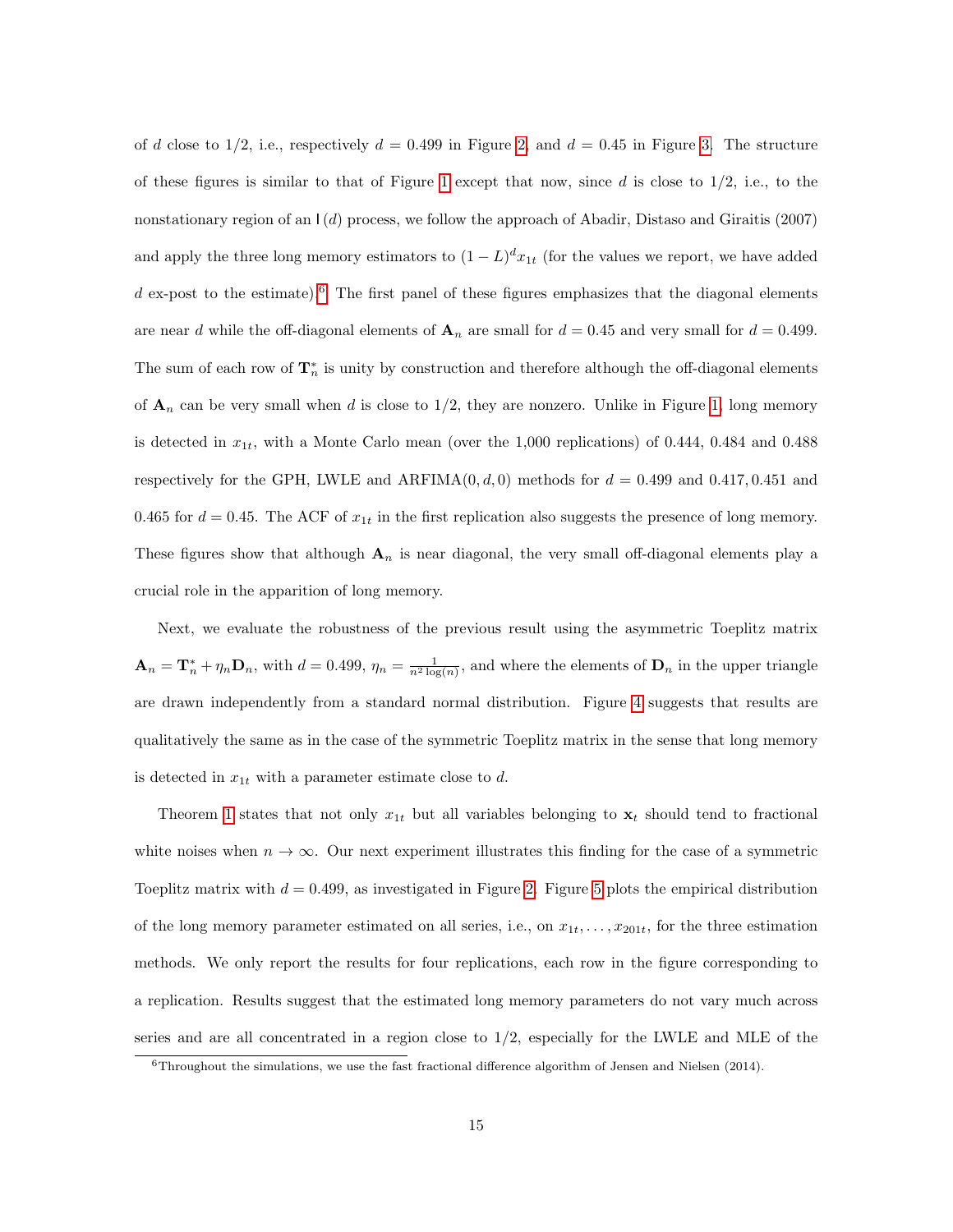#### $ARFIMA(0, d, 0)$ .

Finally, following the suggestion of an anonymous referee, we apply two tests allowing to discriminate between exact fractional integration and spurious long memory since Theorem [1](#page-10-0) gives rise to the former as  $n \to \infty$ . The test of Shimotsu (2006) builds upon the idea that if an observed time series is generated by an  $I(d)$  process, then it is also true on every subsample with the same value of d and its dth differences is I(0). Haldrup and Kruse (2014) propose an alternative test whose principle is that nonlinear transformations of stationary fractionally integrated Gaussian processes decrease the order of memory in a specific way which is determined by the Hermite rank of the transformation. They rely on the Wald test of Shimotsu (2007) to test the null hypothesis that a vector time series of properly transformed variables is  $I(0)$ . Their test has reasonable power against various models generating spurious long memory.

Therefore, we simulate again  $T = 4,000$  observations of a VAR(1) with  $\mathbf{A}_n = \mathbf{T}_n^*$ , under the assumptions of Example 1 (with  $\eta_n = 0$ ),  $d = 0.499$  and values of n ranging between 1,001 and 15, 001. The first panel of Figure [6](#page-18-1) reports the average (across 1,000 replications) of the estimated long memory parameter of  $x_{1t}$  obtained by LWLE estimated on four non-overlapping samples of 1,000 observations. Results suggest that the estimated d parameters are remarkably stable across the samples. The dotted and dashed lines in the second panel of Figure [6](#page-18-1) correspond to the rejection frequencies of the null hypothesis of fractional integration against the alternative of spurious long memory of  $x_{1t}$  for the test of Shimotsu (2006) for respectively 2 and 4 sub-samples while the solid line corresponds to the rejection frequencies of the test of Haldrup and Kruse (2014). The nominal size of both tests is 5%. As expected, the rejection frequencies of the tests converge to the nominal size of 5% as  $n \to \infty$ , suggesting that  $x_{1t}$  is fractionally integrated.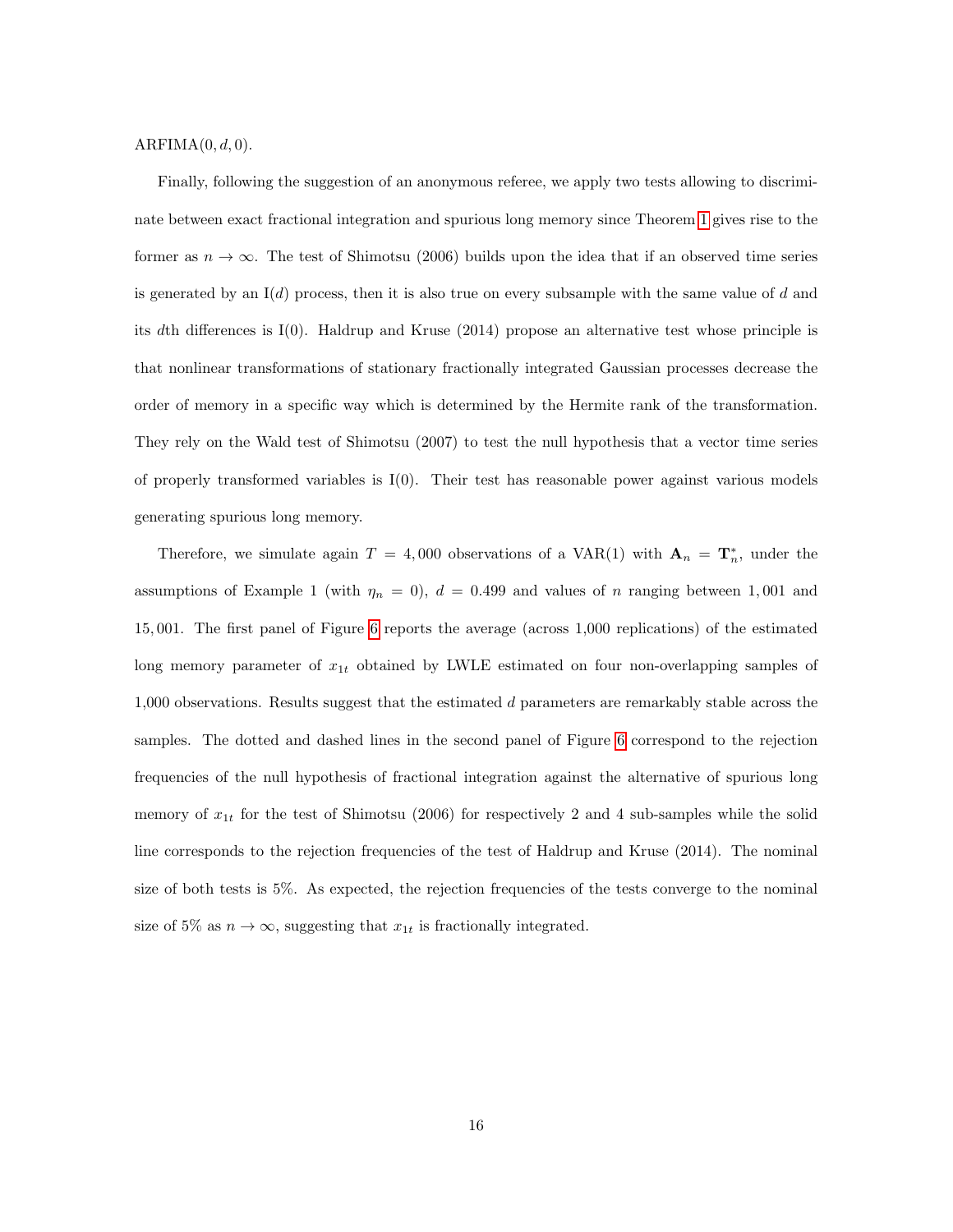

<span id="page-16-0"></span>Figure 1: Simulation results for a n-dimensional diagonal VAR(1)  $x_t = A_n x_{t-1} + \epsilon_t$ , with  $A_n = dI_n$ , where  $d = 0.499$ ,  $\epsilon_t \stackrel{iid}{\sim} N(\mathbf{0}, \mathbf{I}_n)$ ,  $n = 201$  and  $t = 1, \ldots, 4000$ . The panels report respectively, (a) the value of the elements of the first row of  $\mathbf{A}_n$ , denoted  $a_k^{(n)}$  $\binom{n}{k}$  (for  $k = 0, \ldots, n-1$ ); (b) the empirical distribution, over 1000 replications, of the estimated long memory parameter of  $x_{1t}$  obtained by the GPH, LWLE and ARFIMA(1, d, 0) methods; (c) the empirical ACF of  $x_{1t}$  for the first replication.



<span id="page-16-1"></span>Figure 2: Simulation results for a n-dimensional diagonal VAR(1)  $x_t = A_n x_{t-1} + \epsilon_t$ , where  $A_n = T_n^*$ is given in Example 1, with  $\delta_n = d = 0.499$ ,  $\epsilon_t \stackrel{iid}{\sim} N(\mathbf{0}, \mathbf{I}_n)$ ,  $n = 201$  and  $t = 1, ..., 4000$ . The panels report respectively, (a) the value of the elements of the first row of  $\mathbf{A}_n$ , denoted  $a_k^{(n)}$  $\binom{n}{k}$  (for  $k = 0, \ldots, n-1$ ; (b) the empirical distribution, over 1000 replications, of the estimated long memory parameter of  $x_{1t}$  obtained by the GPH, LWLE and ARFIMA( $(0, d, 0)$ ) methods; (c) the empirical ACF of  $x_{1t}$  for the first replication.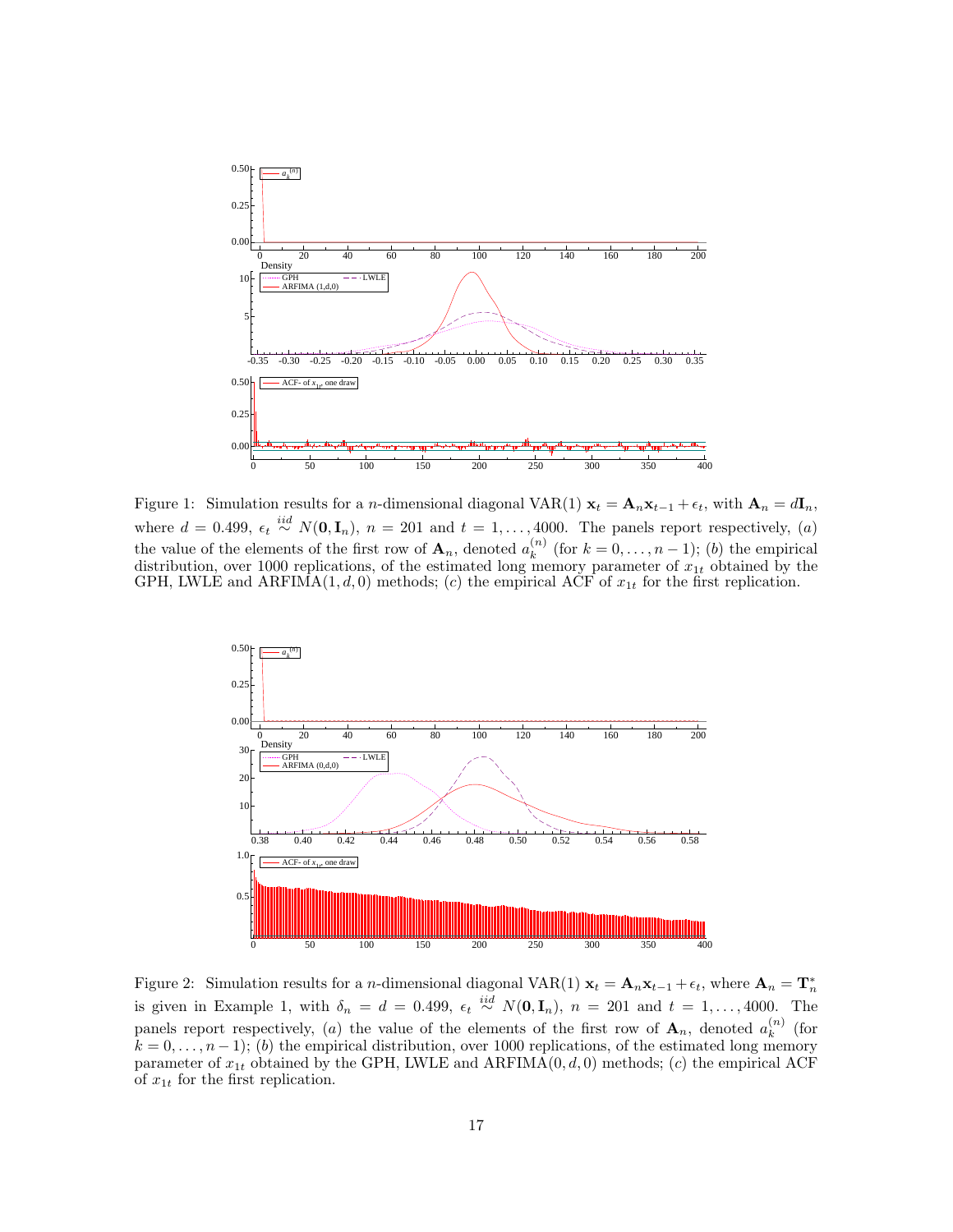

<span id="page-17-0"></span>Figure 3: Simulation results for a n-dimensional diagonal VAR(1)  $x_t = A_n x_{t-1} + \epsilon_t$ , where  $A_n = T_n^*$ is given in Example 1, with  $\delta_n = d = 0.45$ ,  $\epsilon_t \stackrel{iid}{\sim} N(0, \mathbf{I}_n)$ ,  $n = 201$  and  $t = 1, ..., 4000$ . The panels report respectively, (a) the value of the elements of the first row of  $\mathbf{A}_n$ , denoted  $a_k^{(n)}$  $\binom{n}{k}$  (for  $k = 0, \ldots, n-1$ ; (b) the empirical distribution, over 1000 replications, of the estimated long memory parameter of  $x_{1t}$  obtained by the GPH, LWLE and ARFIMA( $(0, d, 0)$ ) methods; (c) the empirical ACF of  $x_{1t}$  for the first replication.



<span id="page-17-1"></span>Figure 4: Simulation results for a n-dimensional diagonal VAR(1)  $x_t = A_n x_{t-1} + \epsilon_t$ , with  $A_n =$  $\mathbf{T}_n^* + \eta_n \mathbf{D}_n$ , where  $\mathbf{T}_n^*$  is given in Example 1, with  $\delta_n = d = 0.499$ ,  $\eta_n = 1/(n^2 \log(n))$ ,  $\mathbf{D}_n$  is an antisymmetric Toeplitz matrix with above diagonal elements drawn from a standard normal distribution,  $\epsilon_t \stackrel{iid}{\sim} N(\mathbf{0}, \mathbf{I}_n)$ ,  $n = 201$  and  $t = 1, \ldots, 4000$ . The panels report respectively, (a) the value of the elements of the first row of  $\mathbf{A}_n$ , denoted  $a_k^{(n)}$  $k^{(n)}$  (for  $k = 0, \ldots, n-1$ ); (b) the empirical distribution, over 1000 replications, of the estimated long memory parameter of  $x_{1t}$  obtained by the GPH, LWLE and ARFIMA(0, d, 0) methods; (c) the empirical ACF of  $x_{1t}$  for the first replication.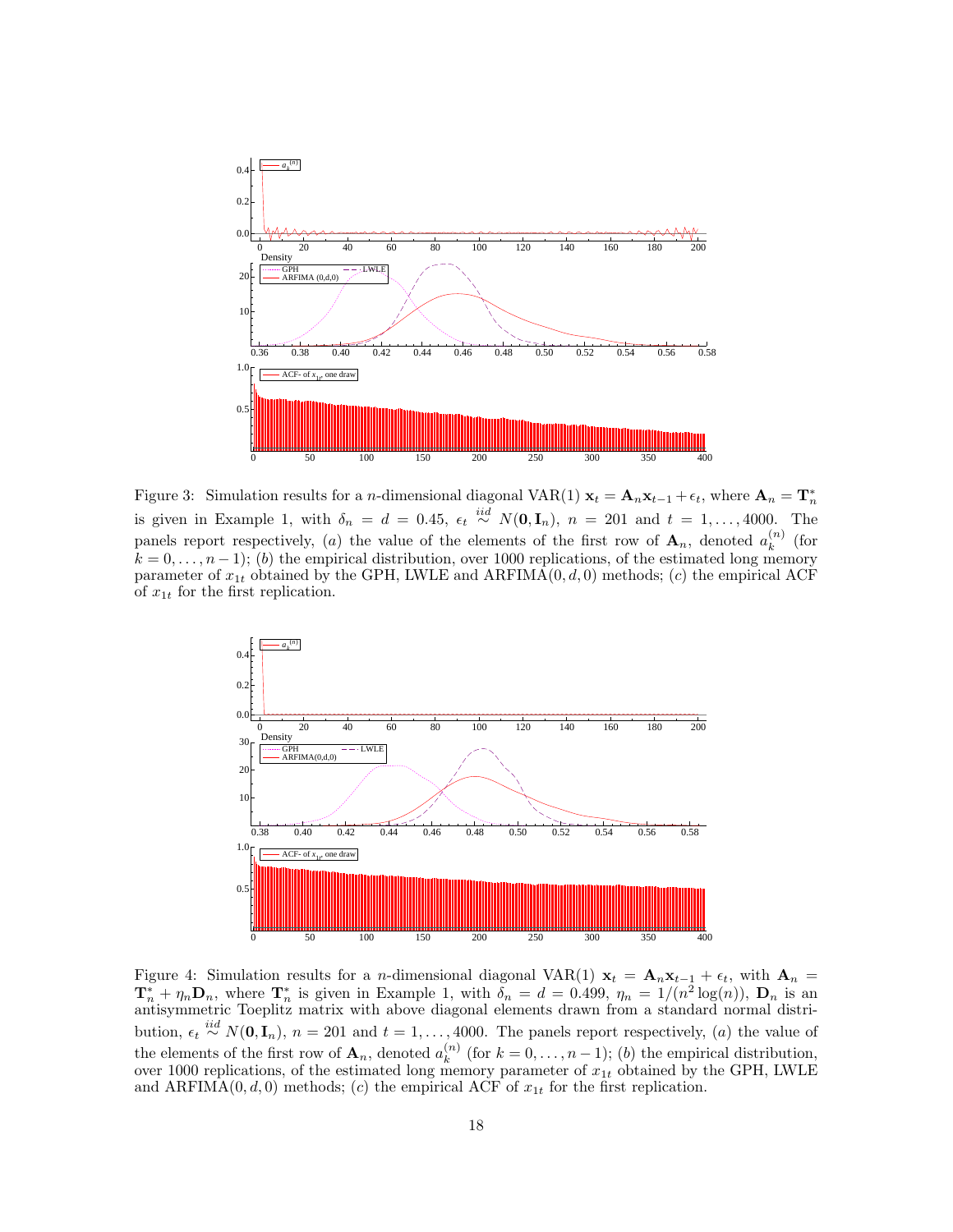

<span id="page-18-0"></span>Figure 5: Simulation results for a n-dimensional diagonal VAR(1)  $x_t = A_n x_{t-1} + \epsilon_t$ , where  $A_n = T_n^*$ as given in Example 1, with  $\delta_n = d = 0.499$ ,  $\epsilon_t \stackrel{iid}{\sim} N(\mathbf{0}, \mathbf{I}_n)$ ,  $n = 201$  and  $t = 1, ..., 4000$ . The figure plots the empirical distribution of the long memory parameter estimated on all series, i.e., on  $x_{1t}, \ldots, x_{201t}$ , using GPH, LWLE and ARFIMA $(0, d, 0)$ . Each row corresponds to a separate replication.



<span id="page-18-1"></span>Figure 6: Simulation results for a *n*-dimensional diagonal VAR(1)  $\mathbf{x}_t = \mathbf{A}_n \mathbf{x}_{t-1} + \epsilon_t$ , with  $\mathbf{A}_n = \mathbf{T}_n^*$ , where  $\mathbf{T}_n^*$  is given in Example 1, with  $\delta_n = 0.499$ ,  $\epsilon_t \stackrel{iid}{\sim} N(\mathbf{0}, \mathbf{I}_n)$ ,  $n = 1001, 2001, \ldots, 15001$  and  $t = 1, \ldots, 4000$ . The top panel reports the empirical distribution, over 1000 replications, of the estimated long memory parameter of  $x_{1t}$  obtained by the LWLE method estimated on four nonoverlapping samples of 1000 observations. The bottom panel corresponds to the rejection frequencies of the null hypothesis of fractional integration (vs. spurious long memory) of  $x_{1t}$  at the nominal level of 5% for the test of Haldrup and Kruse (2014) and the test of Shimotsu (2006) for 2 and 4 sub-samples.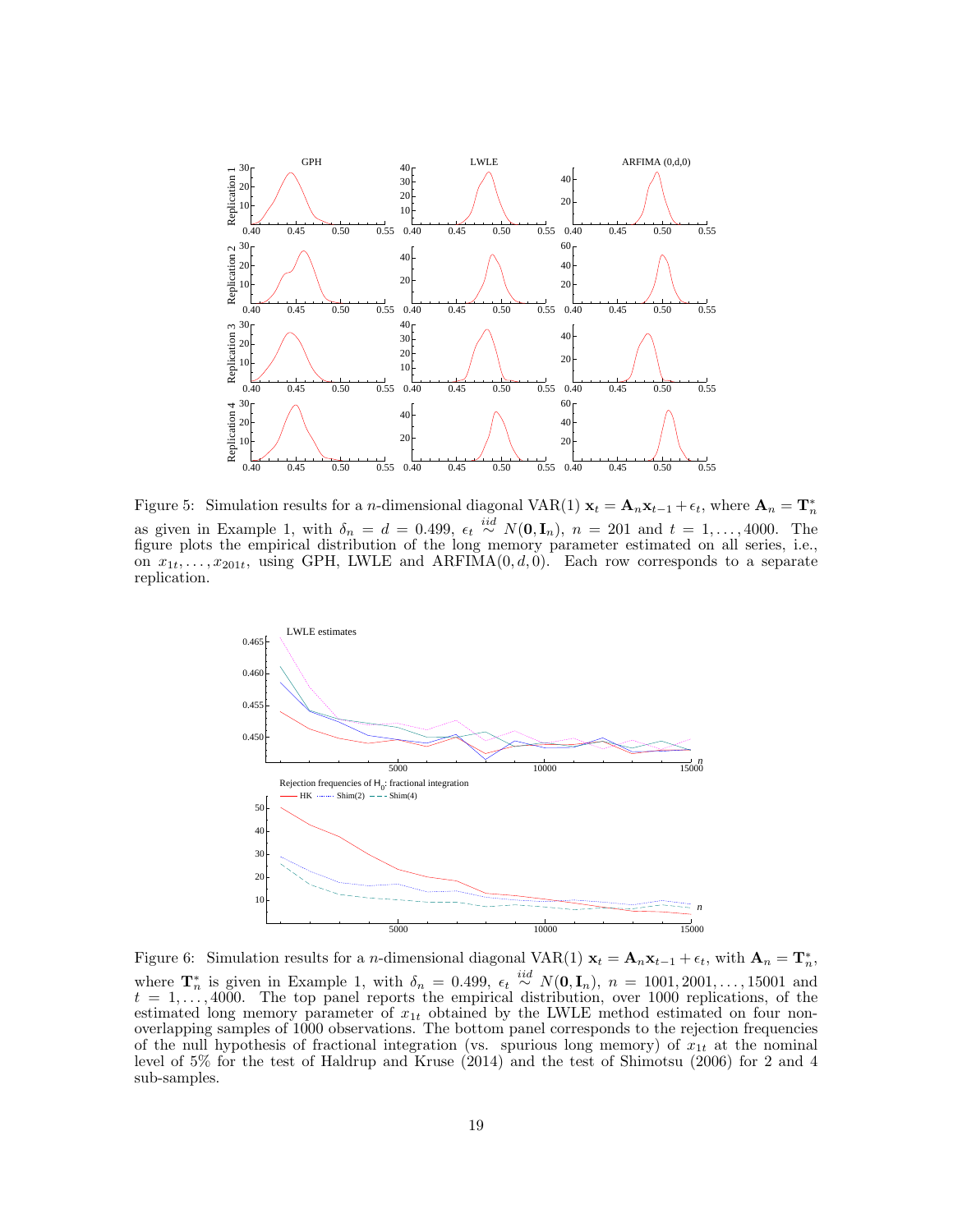## <span id="page-19-0"></span>4 Conclusion

Our paper contributes to the time series literature investigating the mechanisms generating slowly decaying autocorrelations and low frequency variability, in particular those leading to long memory processes. We show that an  $n$ -dimensional vector autoregressive model of order 1 can generate long memory in the marginalized univariate series. To achieve this goal, we consider the Final Equation Representation of this model and obtain the n univariate implied  $ARMA(n, n-1)$  models whose MA lag polynomial is expressed as a sum that is derived from the determinant and the adjugate of the matrix lag polynomial of the VAR. We then develop high-level assumptions ensuring that at least one of the elements of the vector process converges in probability to a fractional white noise of degree  $\delta \in (0,1)$ . We show that this assumption is satisfied for two specific examples of an *n*-dimensional VAR(1) model where either (*i*) all univariate processes tend in probability to an  $\lfloor \frac{1}{2} \rfloor$  fractional white noise as  $n \to \infty$ , or (ii) one univariate process tends to an  $\mathsf{I}(\delta)$  fractional white noise.

Our approach is general enough to allow extending it to groups of time series sharing within each group the properties we study in this paper and where each group is orthogonal to others. This would be the case for instance in a large dimensional block-diagonal VAR or in a GVAR, see Pesaran, Schuermann and Weiner (2004). Another route for extending our results would consist in replacing  $\mathbf{A}_n$ , the matrix parameter of the VAR(1), with  $\mathbf{V}_n \mathbf{A}_n \mathbf{V}_n^{-1}$  where  $\mathbf{V}_n$  denotes a sequence of matrices. This would modify the adjugate matrices but not the determinant of  $\mathbf{B}_n(L)$ .

## 5 Appendix

Throughout the proofs,  $\kappa$  denotes a generic positive real number and N a generic integer. Entries of a Toeplitz matrix  $\Psi_n$  of dimension n, at the intersection of row  $k = 1, ..., n$  and column  $\ell = 1, ..., n$ ,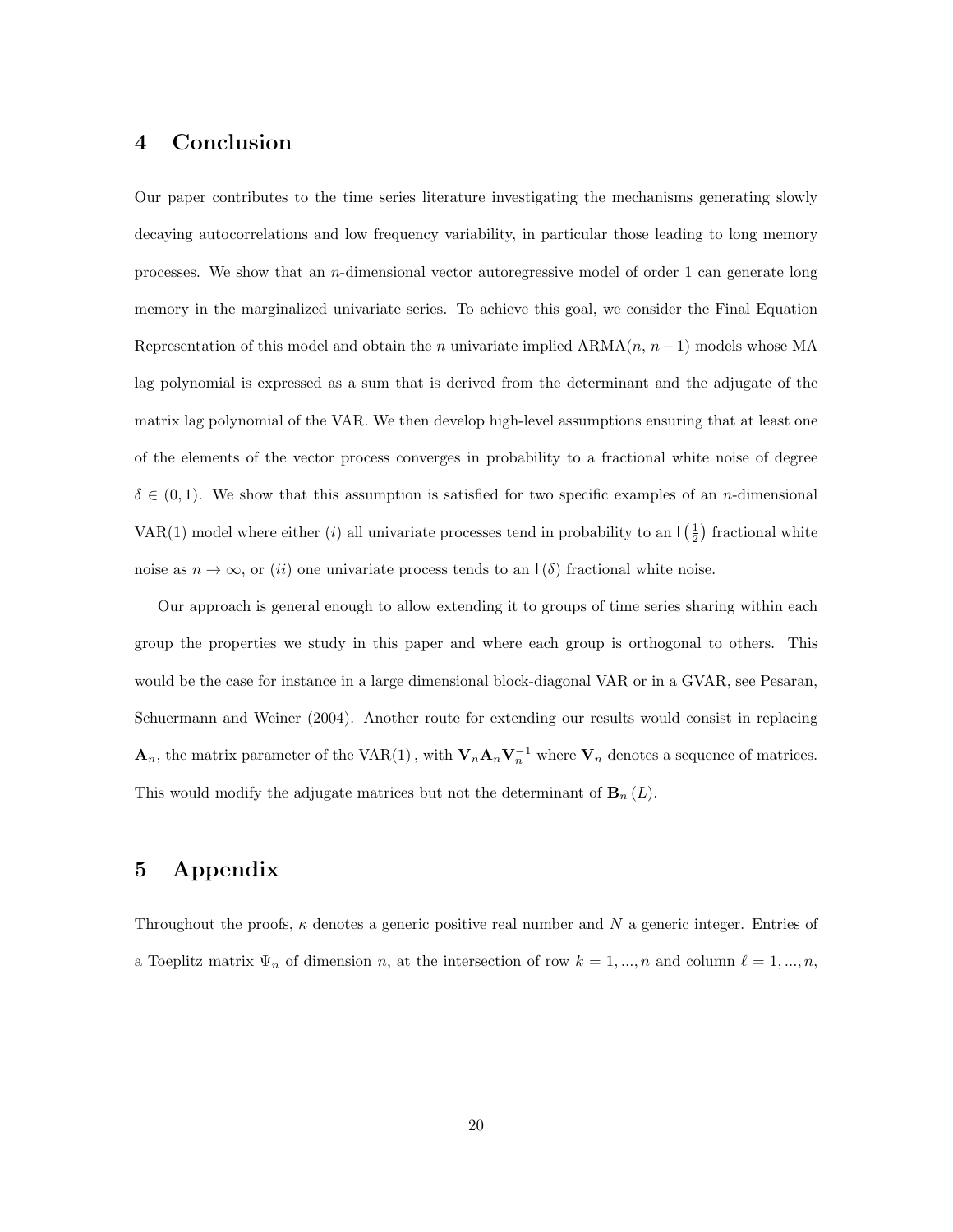are denoted by  $\psi_{\ell-k}$  such that

$$
\mathbf{\Psi}_n = \begin{bmatrix} \psi_0^{(n)} & \psi_1^{(n)} & \cdots & \psi_{n-1}^{(n)} \\ \psi_{-1}^{(n)} & \ddots & \ddots & \vdots \\ \vdots & \ddots & \psi_1^{(n)} \\ \psi_{-(n-1)}^{(n)} & \cdots & \psi_{-1}^{(n)} & \psi_0^{(n)} \end{bmatrix}
$$

We present below the proofs of Lemma [1](#page-7-0) and Theorem [1.](#page-10-0) Proofs related to the validity of Assumptions T and P for Examples 1 and 2, together with additional technical proofs, are placed in the online supplementary material.

## <span id="page-20-0"></span>5.1 Proof of Lemma [1](#page-7-0)

To prove the lemma, we first need to show that, for  $z \neq 1$  and as  $n \to \infty$ ,

<span id="page-20-3"></span>
$$
\frac{\det\left(\mathbf{I}_{n-1} - \mathbf{T}_{\delta,n-1}z\right)}{\det\left(\mathbf{I}_n - \mathbf{T}_{\delta,n}z\right)} \to \left(1 - z\right)^{-\delta}.\tag{10}
$$

.

For this, we start by recalling the First Theorem of Szegö, as stated in Grenander and Szegö (1958, reprinted in 2001, Section 5.2 p. 64). Grenander and Szegö's class L (2001, Section 1.2, p. 4) denotes the set of all complex-valued functions  $F$  which are measurable in the Lebesgue sense and for which<sup>[7](#page-20-1)</sup>  $\int_0^{2\pi} |F(u)| du$  exists. We denote by  $\lambda_k^{(n+1)}$  $\binom{n+1}{k}$ ,  $1 \leq k \leq n+1$ , the eigenvalues associated with the  $(n+1)$ -dimensional Toeplitz  $\Psi_{n+1}$  matrix with entries  $\psi_k$ , where  $\psi_k = \frac{1}{2\pi} \int_0^{2\pi} e^{-ikx} f(e^{iu}) du$  and  $f(\cdot)$  denotes the symbol of  $(\Psi_n)$ .<sup>[8](#page-20-2)</sup> We are ready to state the required theorem.

**Theorem 2** (Grenander and Szegö, 2001, Sec. 5.2). Let  $x \to f(e^{ix})$  be a real-valued function of the class L. We denote by m and M the 'essential' lower and upper bounds of  $x \to f(e^{ix})$ , respectively, and assume that m and M are finite. If  $F(\lambda)$  is any continuous function defined in the finite interval  $m \leq \lambda \leq M$ , we have

$$
\lim_{n \to \infty} \frac{\sum_{k=1}^{n+1} F\left(\lambda_k^{(n)}\right)}{n+1} = \frac{1}{2\pi} \int_0^{2\pi} F\left[f\left(e^{ix}\right)\right] dx.
$$

<span id="page-20-2"></span><span id="page-20-1"></span><sup>&</sup>lt;sup>7</sup>The original definition is for the integral over  $[-\pi, \pi]$ . To match the setting of this paper, we shift it to  $[0, 2\pi]$ .

<sup>&</sup>lt;sup>8</sup>Grenander and Szegö let f denote the spectral density, here it denotes the symbol of  $(\Psi_n)$  for notational consistency. The spectral density evaluated at  $\omega$  coincides with the symbol evaluated at  $e^{i\omega}$ . In Grenander and Szegö, the eigenvalues

of  $\Psi_{n+1}$  are denoted  $\lambda_k^{(n)}$ . For notational consistency, we denote them by  $\lambda_k^{(n+1)}$  here.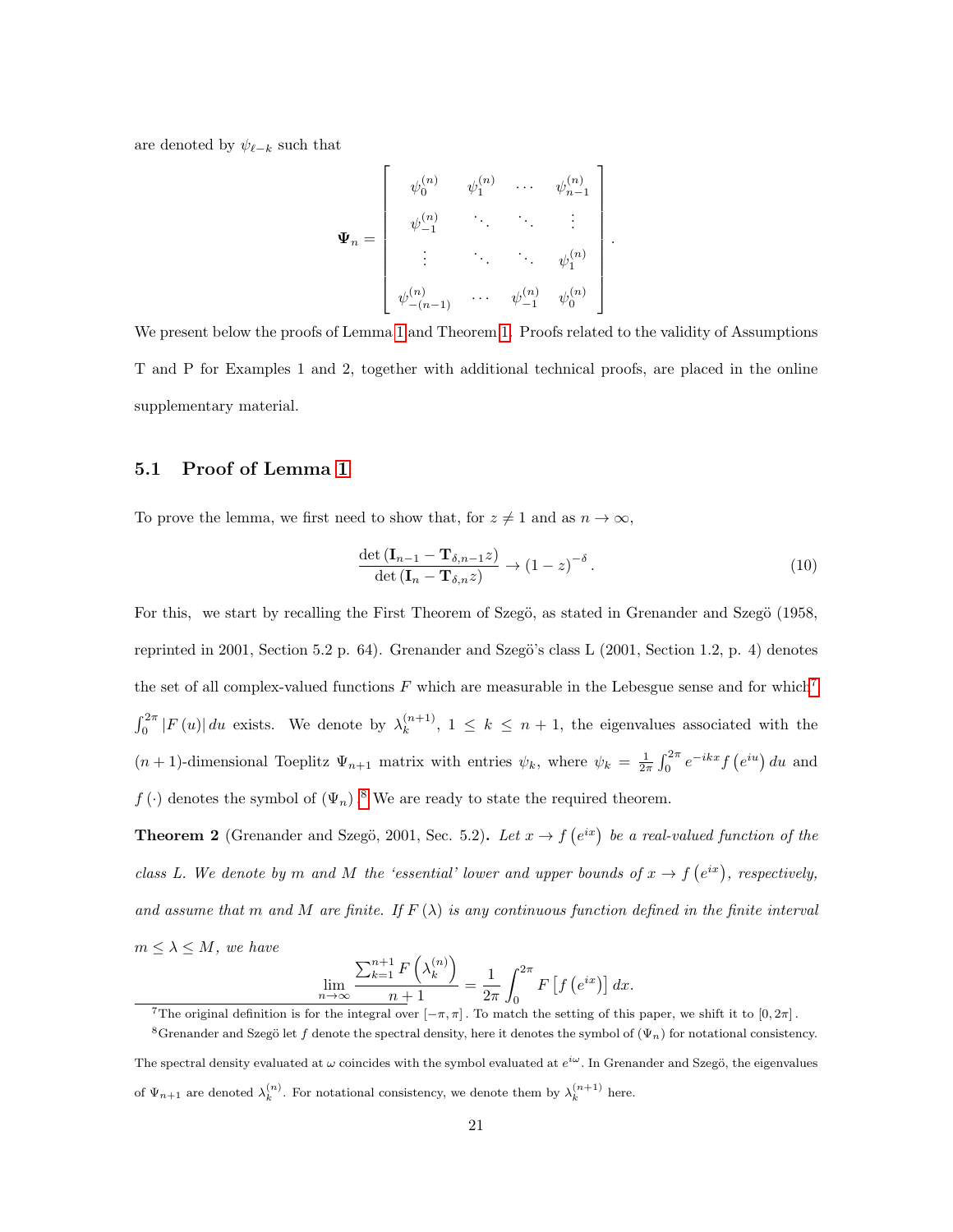As a corollary, using  $F(\cdot) = \log(\cdot)$ , the determinant of  $\Psi_{n+1}$  is  $\det(\Psi_{n+1}) = \prod_{j=1}^{n+1} \lambda_j^{(n+1)}$  so, provided all eigenvalues are strictly positive,  $\lim_{n\to\infty}$  log det  $(\Psi_{n+1})^{\frac{1}{n+1}} = \frac{1}{2\pi} \int_0^{2\pi} \log f(e^{iu}) du$  and  $\lim_{n\to\infty} \det(\Psi_{n+1})^{\frac{1}{n+1}} = \exp\left\{\frac{1}{2\pi}\int_0^{2\pi} \log f(e^{iu}) du\right\}$ . Hence

<span id="page-21-0"></span>
$$
\frac{\det(\Psi_{n+1})}{\det(\Psi_n)} \sim \det(\Psi_n)^{\frac{1}{n}} \tag{11}
$$

see e.g., Gray (2006, p. 8). Hence  $\lim_{n\to\infty} \det(\Psi_{n+1}) / \det(\Psi_n) = \exp\left\{\frac{1}{2\pi} \int_0^{2\pi} \log f(e^{iu}) du\right\}$ . Now we need to show that the symbol associated with  $\Psi_n = \mathbf{I}_n - \mathbf{T}_{\delta,n} z$  is of class L with  $m > 0$  for all  $z \in (-\infty, 1)$ . For this, we notice that the required symbol is  $1 - g_\delta(\cdot) z$  which is of class L if  $g_\delta$  is of class L too and its minimum is  $1 - z > 0$ . Hence the eigenvalues of  $\Psi_n$  are strictly positive. Now  $\exp\left\{\frac{1}{2\pi}\int_0^{2\pi}\log\left(1-g_\delta\left(e^{i\omega}\right)z\right)d\omega\right\}=(1-z)^\delta$  hence, as  $n\to\infty$ , Expression [\(10\)](#page-20-3) follows.

We now show that the same results hold, replacing  $\mathbf{T}_{\delta,n}$  with  $\mathbf{T}_n$ . For this, we show that

<span id="page-21-1"></span>
$$
\frac{\det\left(\mathbf{I}_{n-1}-\mathbf{T}_{n-1}z\right)}{\det\left(\mathbf{I}_{n}-\mathbf{T}_{n}z\right)} - \frac{\det\left(\mathbf{I}_{n-1}-\mathbf{T}_{\delta,n-1}z\right)}{\det\left(\mathbf{I}_{n}-\mathbf{T}_{\delta,n}z\right)} \to 0.
$$
\n(12)

Assumption T(*i*) states that  $g(\cdot, \cdot)$  is real-valued, which implies that for  $d \in (0, 1)$ ,  $t_{d,k} = \int_0^{2\pi} g(d, e^{i\omega}) e^{-ik\omega} d\omega$  $=\overline{t_{d,-k}}$ , i.e.,  $\mathbf{T}_{d,n}$  is Hermitian. This entails in particular that  $t_k^{(n)} + t_{-k}^{(n)} \in \mathbb{R}$  with the notations of Assumption T. Also  $g_d(\cdot) = g(d, \cdot)$  being bounded ensures  $(\mathbf{T}_{d,n})$  and the associated matrices below are uniformly bounded in strong norm. Assumption  $T(ii)$  ensures that  $\sum_{k=-(n-1)}^{n-1} t_{d,k} e^{ik\omega}$  converges uniformly to  $g_d(e^{i\omega})$  which characterizes  $\mathbf{T}_{d,n}$  as belonging to the Wiener class (Gray, 2006, p. 40).

Let  $\mathbf{T}_{\delta_n,n}$  denote the matrix with entries  $t_{\delta_n,k}$  defined as  $t_{d,k}$  evaluated at  $d = \delta_n$ . Under Assumption  $T(iii)$ ,  $\mathbf{T}_n$  and  $\mathbf{T}_{\delta_n,n}$  are asymptotically equivalent under the weak norm, which is denoted  $\mathbf{T}_n \sim \mathbf{T}_{\delta_n,n}$  (see Gray, 2006, Section 2.3 for the definition of equivalent matrices).

To any Toeplitz matrix  $\mathbf{T}_{\delta,n}$  within the Wiener class, we can associate a Circulant matrix  $\mathbf{C}_{\delta,n}$ such that  $\mathbf{C}_{\delta,n} \sim \mathbf{T}_{\delta,n}$  defined as

$$
\mathbf{C}_{\delta,n} = \begin{bmatrix} c_{\delta,0}^{(n)} & c_{\delta,1}^{(n)} & \cdots & c_{\delta,n-1}^{(n)} \\ c_{\delta,n-1}^{(n)} & \ddots & \ddots & \vdots \\ \vdots & \ddots & \ddots & c_{\delta,1}^{(n)} \\ c_{\delta,1}^{(n)} & \cdots & c_{\delta,n-1}^{(n)} & c_{\delta,0}^{(n)} \end{bmatrix} . \tag{13}
$$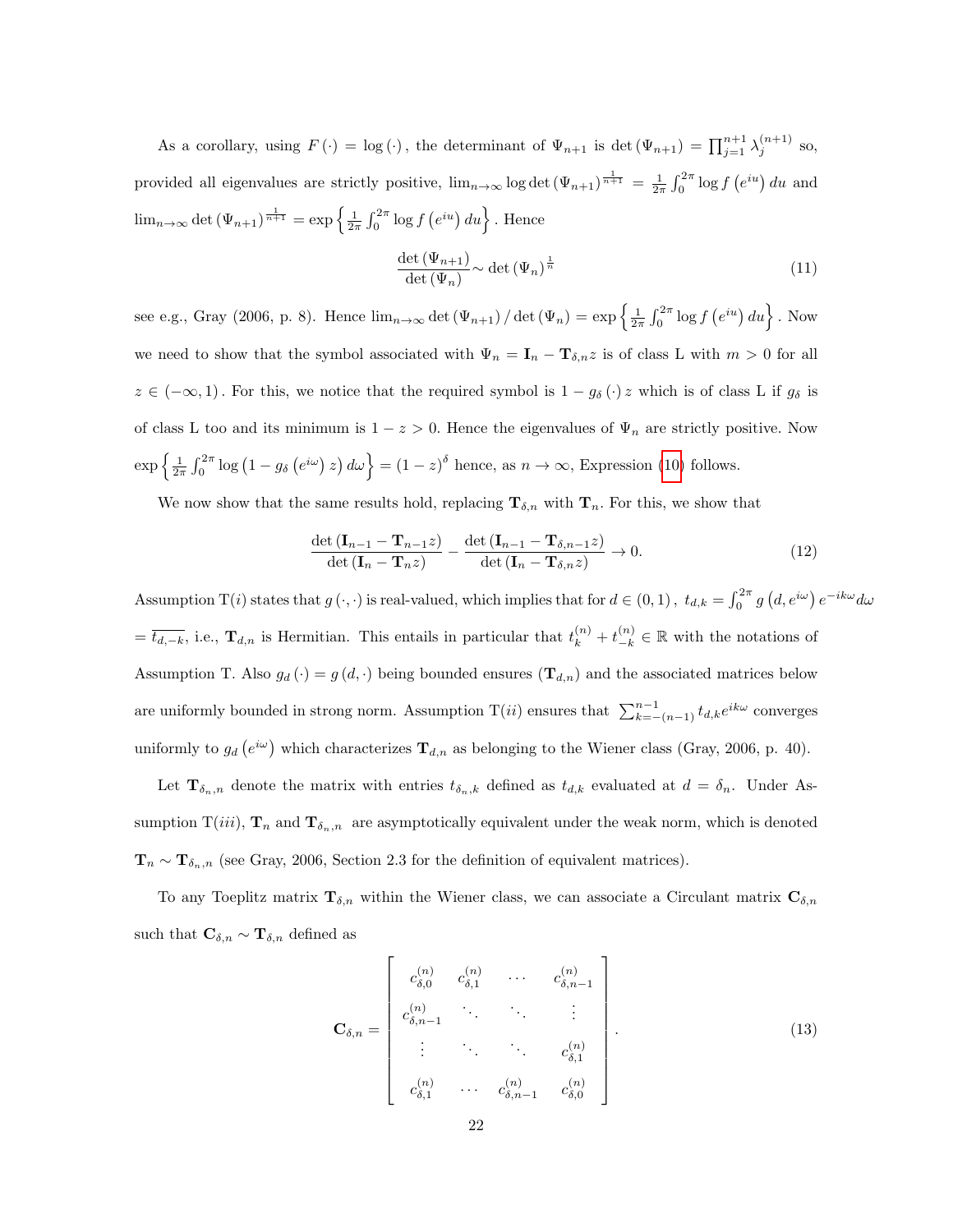The sequence  $(C_{\delta,n})$  is not uniquely defined, see Grenander and Szegö (1958, Section 7.6). Gray (2006, Lemma 4.6, p. 52) shows for instance that choosing  $t_{\delta,-k} + t_{\delta,n-k}$  for the entries  $c_{\delta,k}^{(n)}$  yields a matrix which is asymptotically equivalent to  $\mathbf{T}_{\delta,n}$  but this is not how we define  $c_{\delta,k}^{(n)}$  here. Instead, we define two Hermitian circulant matrices  $\mathbf{C}_{\delta,n}$  and  $\mathbf{C}_n$  with entries  $c_{\delta,k}^{(n)}$  and  $c_k^{(n)}$  $k^{(n)}$  such that, respectively,

$$
c_{\delta,k}^{(n)} = t_{\delta,-k}^{(n)} + t_{\delta,n-k}^{(n)}
$$
\n(14a)

$$
c_k^{(n)} = t_{-k}^{(n)} + t_{n-k}^{(n)}
$$
\n(14b)

with  $t_{\delta,k}^{(n)} = \frac{1}{n} \sum_{j=0}^{n-1} g\left(\delta, e^{i\frac{2\pi j}{n}}\right) e^{-2i\pi jk/n}$ . Since  $t_k^{(n)}$  $\binom{n}{k}$ , defined in Assumption T(*iii.a*), converges to  $t_{\delta,k}$ , the matrix  $\mathbf{C}_n$  is by construction asymptotically equivalent to that with entries  $t_{\delta_n,-k} + t_{\delta_n,n-k}$ . Asymptotic equivalence is transitive (see Gray, 2006, Theorem 2.1), hence  $\mathbf{C}_n \sim \mathbf{T}_{\delta_n,n}$  and  $\mathbf{C}_n \sim \mathbf{T}_n$ . It also holds that  $\mathbf{I}_n-\mathbf{C}_nz\sim \mathbf{I}_n-\mathbf{T}_nz$  and, since they are Hermitian, and with positive eigenvalues for  $z \in (-\infty, 1)$  (by Assumption T(i.a)), Corollary 2.4 of Gray (2006, p. 23) implies  $[\det (\mathbf{I}_n - z\mathbf{C}_n)]^{1/n}$  $\sim [\text{det} (\mathbf{I}_{n-1} - z \mathbf{T}_{n-1})]^{1/n}$ . Now  $[\text{det} (\mathbf{I}_n - z \mathbf{C}_n)]^{1/n} \sim [\text{det} (\mathbf{I}_{n-1} - z \mathbf{C}_{n-1})]^{1/(n-1)}$ . As in Expression [\(11\)](#page-21-0), it follows that

<span id="page-22-0"></span>
$$
\frac{\det\left(\mathbf{I}_n - z\mathbf{C}_n\right)}{\det\left(\mathbf{I}_{n-1} - z\mathbf{C}_{n-1}\right)} \sim \left[\det\left(\mathbf{I}_n - z\mathbf{C}_n\right)\right]^{\frac{1}{n}}.
$$
\n(15)

Similarly, replacing  $C_n$  with  $T_n$ , we obtain, by transitivity of the equivalence, that

<span id="page-22-1"></span>
$$
\frac{\det\left(\mathbf{I}_n - z\mathbf{C}_n\right)}{\det\left(\mathbf{I}_{n-1} - z\mathbf{C}_{n-1}\right)} \sim \frac{\det\left(\mathbf{I}_n - z\mathbf{T}_n\right)}{\det\left(\mathbf{I}_{n-1} - z\mathbf{T}_{n-1}\right)}.\tag{16}
$$

Notice that  $\mathbf{C}_{\delta,n}$  is constructed so that Gray (2006, Lemma 4.6) implies that  $\mathbf{C}_{\delta,n} \sim \mathbf{T}_{\delta,n}$  (the notation for  $\mathbf{C}_{\delta,n}$  in Gray's lemma is  $C\left(\hat{f}_n\right)$ ). Hence, using the same arguments as in Expression [\(15\)](#page-22-0), together with Expression [\(10\)](#page-20-3),

<span id="page-22-3"></span>
$$
\frac{\det\left(\mathbf{I}_{n-1} - z\mathbf{C}_{\delta,n-1}\right)}{\det\left(\mathbf{I}_n - z\mathbf{C}_{\delta,n}\right)} \sim \frac{\det\left(\mathbf{I}_n - z\mathbf{T}_{\delta,n}\right)}{\det\left(\mathbf{I}_{n-1} - z\mathbf{T}_{\delta,n-1}\right)}.\tag{17}
$$

We prove next that as  $n \to \infty$ ,

<span id="page-22-2"></span>
$$
\frac{\det\left(\mathbf{I}_{n-1} - z\mathbf{C}_{\delta,n-1}\right)}{\det\left(\mathbf{I}_n - z\mathbf{C}_{\delta,n}\right)} - \frac{\det\left(\mathbf{I}_{n-1} - z\mathbf{C}_{n-1}\right)}{\det\left(\mathbf{I}_n - z\mathbf{C}_n\right)} \to 0.
$$
\n(18)

Expressions [\(16\)](#page-22-1), [\(18\)](#page-22-2) and [\(17\)](#page-22-3) yield [\(12\)](#page-21-1) which, together, prove the lemma since  $\frac{\det(\mathbf{I}_n - z\mathbf{T}_{\delta,n})}{\det(\mathbf{I}_{n-1}-z\mathbf{T}_{\delta,n-1})}$  $\Rightarrow_{n\to\infty} (1-z)^{-\delta}.$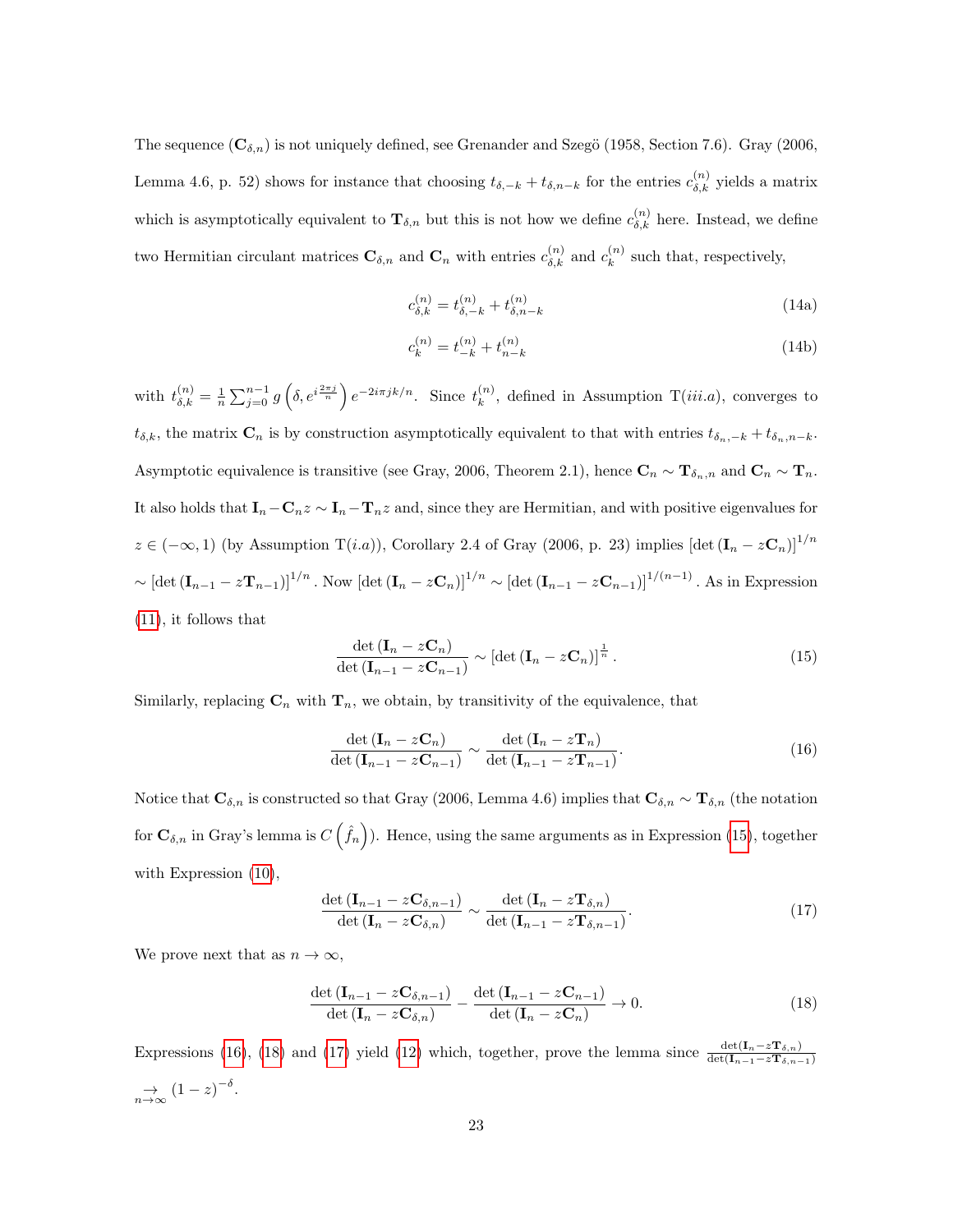There only remains to provide the proof of [\(18\)](#page-22-2), which is as follows. First notice that det  $(\mathbf{I}_n - z\mathbf{C}_n)$ = det  $(\mathbf{I}_n - z\mathbf{C}_{\delta,n} + z(\mathbf{C}_{\delta,n} - \mathbf{C}_n)),$  so

$$
\det (\mathbf{I}_n - z\mathbf{C}_n) = \det (\mathbf{I}_n - z\mathbf{C}_{\delta,n}) \det (\mathbf{I}_n + z(\mathbf{I}_n - z\mathbf{C}_{\delta,n})^{-1} (\mathbf{C}_{\delta,n} - \mathbf{C}_n))
$$

and

<span id="page-23-0"></span>
$$
\frac{\det(\mathbf{I}_{n-1} - z\mathbf{C}_{n-1})}{\det(\mathbf{I}_n - z\mathbf{C}_n)} = \frac{\det(\mathbf{I}_{n-1} - z\mathbf{C}_{\delta,n-1})}{\det(\mathbf{I}_n - z\mathbf{C}_{\delta,n})} \times \frac{\det(\mathbf{I}_{n-1} + z(\mathbf{I}_{n-1} - z\mathbf{C}_{\delta,n-1})^{-1}(\mathbf{C}_{\delta,n-1} - \mathbf{C}_{n-1}))}{\det(\mathbf{I}_n + z(\mathbf{I}_n - z\mathbf{C}_{\delta,n})^{-1}(\mathbf{C}_{\delta,n} - \mathbf{C}_n))}.
$$
\n(19)

We now consider the limit of the expression on the second line of [\(19\)](#page-23-0).

Let  $\mathbf{H}_n(z) = z (\mathbf{I}_{n-1} - z \mathbf{C}_{\delta,n-1})^{-1} (\mathbf{C}_{\delta,n-1} - \mathbf{C}_{n-1})$ . For all  $z \in (-\infty,1)$ , by Assumption  $T(iii.b)$ ,  $t_{\delta,k}^{(n)} - t_k^{(n)} = o(n^{-2})$  so  $c_{\delta,k}^{(n)} - c_k^{(n)} = o(n^{-2})$  and the diagonal elements of  $\mathbf{H}_n(z)$  are  $o(n^{-1})$  so tr  $H_n(z) = o(1)$ . Let  $\mu_k^{(n)}$  $k_k^{(n)}$ ,  $k = 1, ..., n$ , denote the eigenvalues of  $\mathbf{H}_n(z)$ . Then, as  $n \to \infty$ ,  $\mu_k^{(n)} \to 0$ since all the elements of  $\mathbf{H}_n(z)$  tend to zero, hence for n large enough, log det  $(\mathbf{I}_n + \mathbf{H}_n(z))$  exists and we may use Jacobi's formula (Abadir and Magnus, 2005, results 12.30 p. 339 and 13.36 p. 372) that implies det  $(\mathbf{I}_n + \mathbf{H}_n(z)) \leq \exp \mathrm{tr} \, \mathbf{H}_n(z) \to 1$ . Since det  $(\mathbf{I}_n + \mathbf{H}_n(z)) = \prod_{k=1}^n (1 + \mu_k^{(n)})$  $\binom{n}{k}$ , with  $\mu_k^{(n)} \to 0$ , there exists N such that for  $n > N$ , det  $(\mathbf{I}_n + \mathbf{H}_n (z)) > 0$ . Therefore, there exists  $\kappa \in (0, \infty)$ such that det  $(\mathbf{I}_n + \mathbf{H}_n(z)) \to \kappa$  and, for all  $\eta > 0$ , there exists a value N such that for  $n > N$ ,

$$
\left|\frac{\det\left(\mathbf{I}_{n-1}+z\left(\mathbf{I}_{n-1}-z\mathbf{C}_{\delta,n-1}\right)^{-1}\left(\mathbf{C}_{\delta,n-1}-\mathbf{C}_{n-1}\right)\right)}{\det\left(\mathbf{I}_n+z\left(\mathbf{I}_n-z\mathbf{C}_{\delta,n}\right)^{-1}\left(\mathbf{C}_{\delta,n}-\mathbf{C}_n\right)\right)}\right|<\eta
$$

implying that

$$
\left|\frac{\det\left(\mathbf{I}_{n-1}-z\mathbf{C}_{n-1}\right)}{\det\left(\mathbf{I}_{n}-z\mathbf{C}_{n}\right)}-\frac{\det\left(\mathbf{I}_{n-1}-z\mathbf{C}_{\delta,n-1}\right)}{\det\left(\mathbf{I}_{n}-z\mathbf{C}_{\delta,n}\right)}\right|<\left|\frac{\det\left(\mathbf{I}_{n-1}-z\mathbf{C}_{\delta,n-1}\right)}{\det\left(\mathbf{I}_{n}-z\mathbf{C}_{\delta,n}\right)}\right|\eta.
$$

Since  $\lim_{n\to\infty} \frac{\det(\mathbf{I}_{n-1}-z\mathbf{C}_{\delta,n-1})}{\det(\mathbf{I}_n-z\mathbf{C}_{\delta,n})}$  =  $(1-z)^{-\delta}$ , it follows that  $\forall \zeta > 0$  and  $z \in (-\infty,1)$ , there exist  $\eta = \zeta (1-z)^{\delta}$  and N such that for  $n > N$ 

$$
\left|\frac{\det(\mathbf{I}_{n-1}-z\mathbf{C}_{n-1})}{\det(\mathbf{I}_n-z\mathbf{C}_n)}-\frac{\det(\mathbf{I}_{n-1}-z\mathbf{C}_{\delta,n-1})}{\det(\mathbf{I}_n-z\mathbf{C}_{\delta,n})}\right|<\zeta.
$$

This proves Expression [\(18\)](#page-22-2) and concludes the proof of the lemma.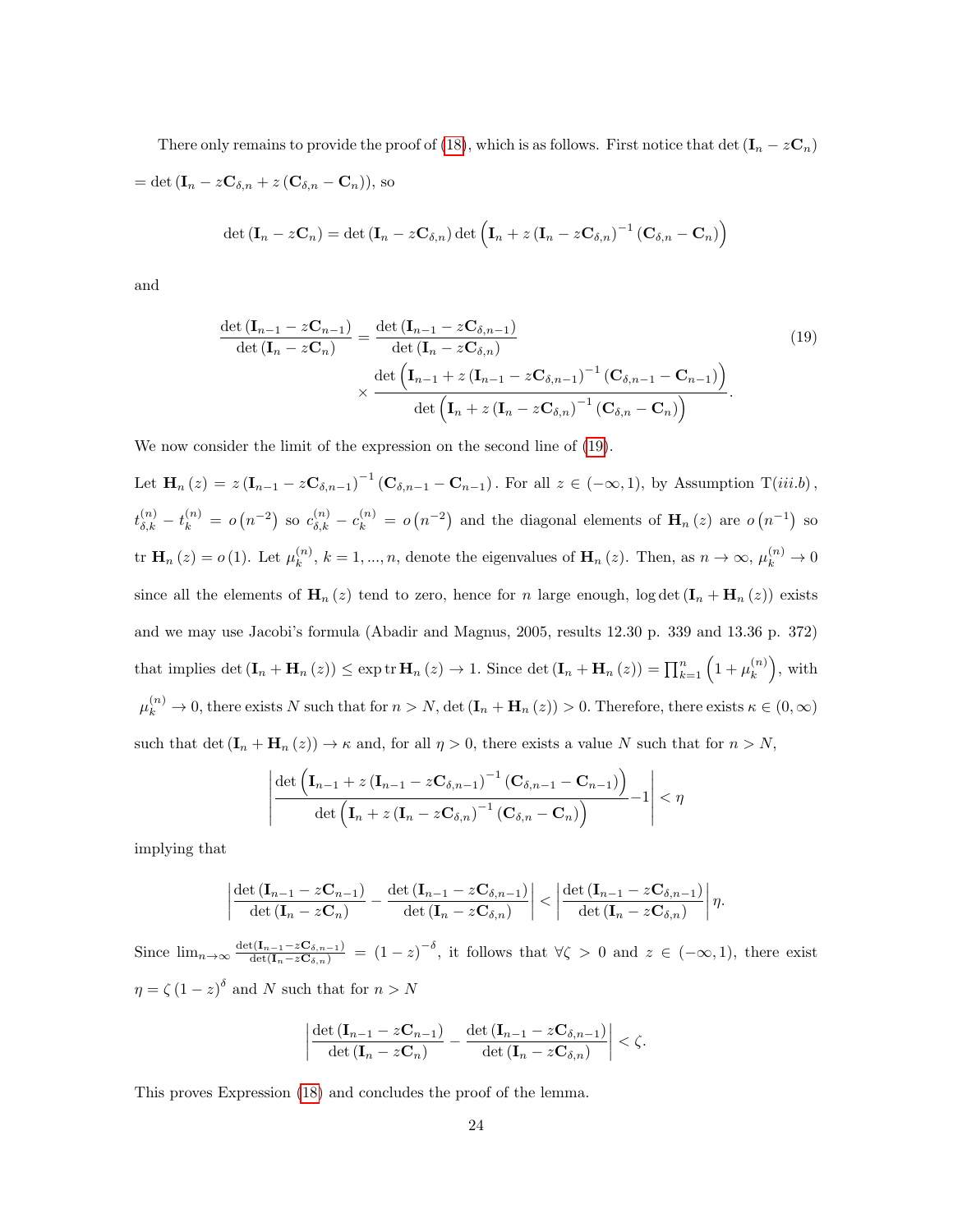#### <span id="page-24-0"></span>5.2 Proof of Theorem [1](#page-10-0)

We first prove that under Assumption P, for all  $\eta > 0$ , as  $n \to \infty$ ,

<span id="page-24-1"></span>
$$
\Pr\left(\left|x_{jt} - \frac{\det\left(\mathbf{B}_{n-1}\left(L\right)\right)}{\det\left(\mathbf{B}_n\left(L\right)\right)}\epsilon_{jt}\right| > \eta\right) \underset{n \to \infty}{\to} 0. \tag{20}
$$

Assume first that det  $(\mathbf{B}_n(1)) \neq 0$  and det  $(\mathbf{B}_n(1)) \neq 0$  as  $n \to \infty$ . Then for n large enough, Chebyshev's inequality implies that, for  $\eta > 0$ ,

$$
\Pr\left(\left|x_{jt} - \frac{\det\left(\mathbf{B}_{n-1}\left(L\right)\right)}{\det\left(\mathbf{B}_{n}\left(L\right)\right)}\epsilon_{jt}\right| > \eta\right) \leq \frac{1}{\eta^2} \mathsf{E}\left[\left(x_{jt} - \frac{\det\left(\mathbf{B}_{n-1}\left(L\right)\right)}{\det\left(\mathbf{B}_{n}\left(L\right)\right)}\epsilon_{jt}\right)^2\right]
$$
\n
$$
= \frac{1}{\eta^2} \mathsf{E}\left[\left(\frac{\widehat{\mathbf{B}_{n}\left(L\right)}}{2}\epsilon_{jt} - \det\left(\mathbf{B}_{n-1}\left(L\right)\right)}\epsilon_{jt} + \sum_{k \neq j} \frac{\widehat{\mathbf{B}_{n}\left(L\right)}}{\det\left(\mathbf{B}_{n}\left(L\right)\right)}\epsilon_{kt}\right)^2\right],
$$

where the latter follows from Expression  $(7)$ . Minkowski's inequality then implies that

$$
\Pr\left(\left|x_{jt} - \frac{\det(\mathbf{B}_{n-1}(L))}{\det(\mathbf{B}_n(L))}\epsilon_{jt}\right| > \eta\right) \leq \frac{1}{\eta^2} \left(\mathsf{E}\left[\left(\sum_{k\neq j} \frac{\widetilde{\mathbf{B}_n}(L)_{jk}}{\det(\mathbf{B}_n(L))}\epsilon_{jt}\right)^2\right]^{1/2} + \mathsf{E}\left[\left(\frac{\widetilde{\mathbf{B}_n(L)_{jj}} - \det(\mathbf{B}_{n-1}(L))}{\det(\mathbf{B}_n(L))}\epsilon_{jt}\right)^2\right]^{1/2}\right)^2.
$$

Assumption P(*i*) states that  $E\left[\left(\sum_{k\neq j}\frac{\widetilde{\mathbf{B}_{n}}(L)_{jk}}{\det(\mathbf{B}_{n}(L))}\epsilon_{jt}\right)^{2}\right]$  $\rightarrow$  0. Assumption P(ii) implies that, as  $n \to \infty$ ,  $\frac{\widetilde{\mathbf{B}_n(z)}_{j,j}-\det(\mathbf{B}_{n-1}(z))}{\det(\mathbf{B}_n(z))} \to 0$  for all z such that the denominator remains bounded away from zero. Hence, since  $\det(\mathbf{B}_n(1)) \nrightarrow 0, \ \mathsf{E}\left[\left(\frac{\widetilde{\mathbf{B}_n(L)}_{j,j}-\det(\mathbf{B}_{n-1}(L))}{\det(\mathbf{B}_n(L))}\epsilon_{jt}\right)^2\right]$  $\rightarrow 0$  in particular. Expression [\(20\)](#page-24-1) follows.

Now, if the polynomial det  $(\mathbf{B}_n(1)) = 0$  or det  $(\mathbf{B}_n(1)) \to 0$ , then when t is held fixed,  $\left[\det(\mathbf{B}_n(1))^{-1}\right]^+ =$ O(1) and Assumption P(ii) implies that  $\mathsf{E}\left[\left(\frac{\widetilde{\mathbf{B}_{n}(L)}_{j,j}-\det(\mathbf{B}_{n-1}(L))}{\det(\mathbf{B}_{n}(L))}\epsilon_{jt}\right)^{2}\right]^{+}$  $\rightarrow$  0, so Expression [\(20\)](#page-24-1) holds here too.

Now, under assumption  $P(iv)$ , Expression [\(20\)](#page-24-1) implies that, for all  $\eta > 0$ ,

<span id="page-24-2"></span>
$$
\Pr\left(\left|x_{jt} - \frac{\det\left(\mathbf{I}_{n-1} - \mathbf{T}_{n-1}L\right)}{\det\left(\mathbf{I}_n - \mathbf{T}_nL\right)}\epsilon_{jt}\right| > \eta\right) \underset{n \to \infty}{\to} 0. \tag{21}
$$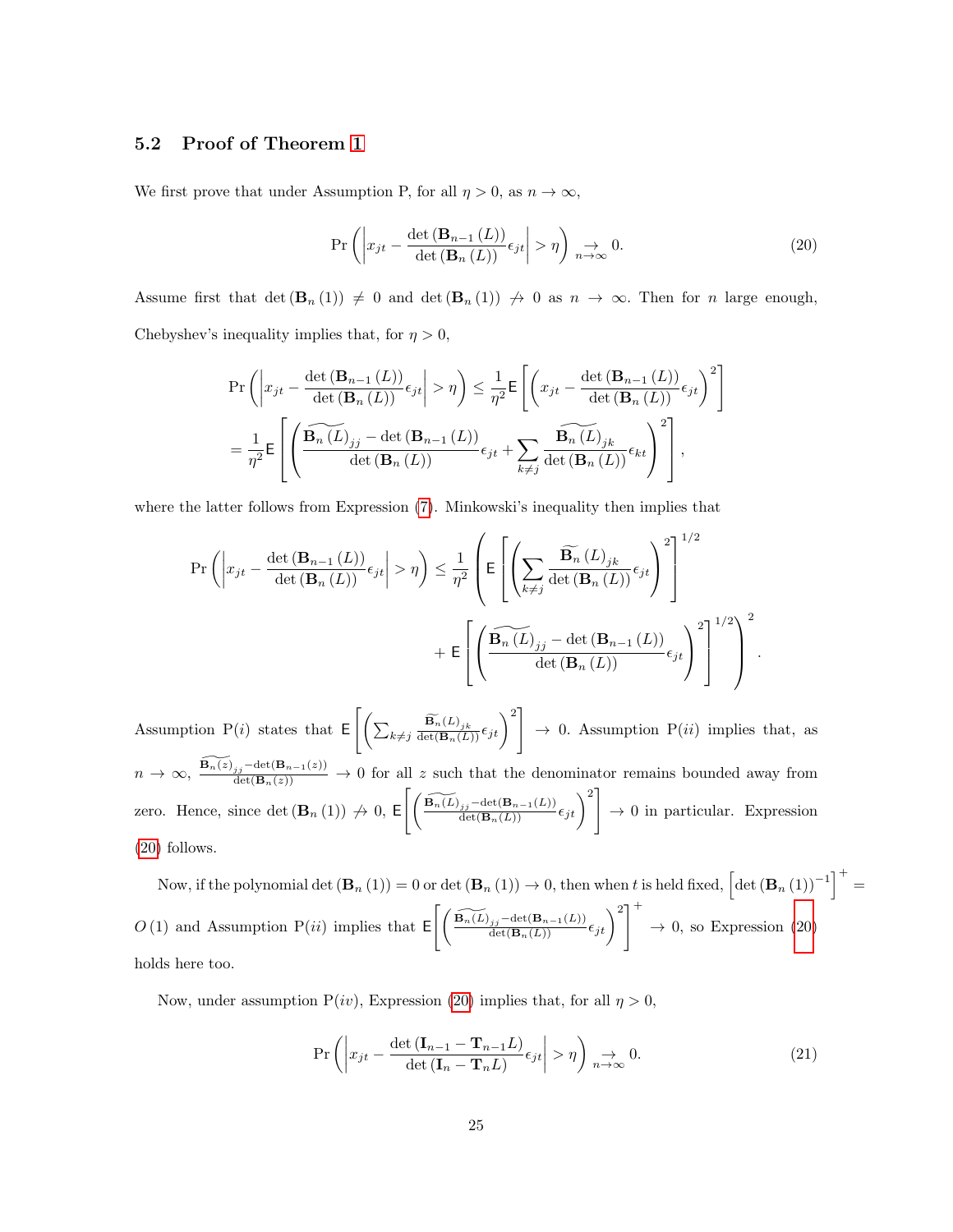Therefore,  $Pr\left(|x_{jt} - \Delta^{-\delta} \epsilon_{jt}| > \eta\right) \leq Pr\left(\left|x_{jt} - \frac{\det(\mathbf{I}_{n-1} - \mathbf{T}_{n-1}L)}{\det(\mathbf{I}_{n} - \mathbf{T}_{n}L)}\right|\right)$  $\frac{\det(\mathbf{I}_{n-1}-\mathbf{T}_{n-1}L)}{\det(\mathbf{I}_n-\mathbf{T}_nL)}\epsilon_{jt}\Big|>\eta\Big)+\Pr\Big(\Big|\Big|$  $\left( \frac{\det(\mathbf{I}_{n-1}-\mathbf{T}_{n-1}L)}{\det(\mathbf{I}_n-\mathbf{T}_nL)} - \Delta^{-\delta} \right) \epsilon_{jt} \Big| > \eta \right).$ Denoting,  $\frac{\det(\mathbf{I}_{n-1}-\mathbf{T}_{n-1}z)}{\det(\mathbf{I}_n-\mathbf{T}_nz)} - (1-z)^{-\delta} = \sum_{k=0}^{\infty} \theta_{n,k}z^k$ , then

$$
\left| \left( \frac{\det \left( \mathbf{I}_{n-1} - \mathbf{T}_{n-1} L \right)}{\det \left( \mathbf{I}_{n} - \mathbf{T}_{n} L \right)} - \Delta^{-\delta} \right) \epsilon_{jt} \right| \leq t \max_{0 \leq k \leq t} |\theta_{n,k}| \max_{0 \leq k \leq t} |\epsilon_{jk}|.
$$

Lemma [1](#page-7-0) shows that as  $n \to \infty$ ,  $\theta_{n,k} \to 0$  for all k. Hence, by Chebyshev's inequality,

$$
\Pr\left(\left|\left(\frac{\det\left(\mathbf{I}_{n-1}-\mathbf{T}_{n-1}L\right)}{\det\left(\mathbf{I}_{n}-\mathbf{T}_{n}L\right)}-\Delta^{-\delta}\right)\epsilon_{jt}\right|>\eta\right)\leq\Pr\left(\max_{0\leq k\leq t}|\epsilon_{jk}|\geq\frac{\eta}{t\max_{0\leq k\leq t}|\theta_{n,k}|}\right)
$$

$$
\leq\left(\max_{0\leq k\leq t}|\theta_{n,k}|\right)^{2}\left(\frac{t}{\eta}\right)^{2}\mathsf{E}\left[\left(\max_{0\leq k\leq t}|\epsilon_{jk}|\right)^{2}\right].
$$

There exists  $\kappa$  such that, for fixed  $t, \left(\frac{t}{\eta}\right)^2 \mathsf{E}\left[\left(\max_{0 \leq k \leq t} |\epsilon_{jk}|\right)^2\right] \leq \kappa$  yet  $\left(\max_{0 \leq k \leq t} |\theta_{n,k}|\right)^2 \to 0$ as  $n \to \infty$ . Hence Pr $\left( \right|$  $\left(\frac{\det(\mathbf{I}_{n-1}-\mathbf{T}_{n-1}L)}{\det(\mathbf{I}_n-\mathbf{T}_nL)}-\Delta^{-\delta}\right)\epsilon_{jt}\right|\geq\eta\right)\underset{n\rightarrow\infty}{\rightarrow} 0.$  Together with [\(21\)](#page-24-2), the latter expression implies that, as  $n \to \infty$ , Pr  $(|x_{jt} - \Delta^{-\delta} \epsilon_{jt}| > \eta) \to 0$ .

This establishes pointwise convergence in probability for every finite t. Hence joint convergence in probability holds for  $(x_{jt})_{t\in\mathbb{T}}$  and any finite subset  $\mathbb{T} \in \mathbb{N}$ . Uniform convergence of  $(x_{jt})_{t\in\mathbb{T}}$  to  $(\Delta_+^{-\delta} \epsilon_{jt})_{t \in \mathbb{T}}$  also holds since pointwise convergence over a finite set implies uniform convergence (in probability and hence weakly). Now let  $\mathbb{T}_T = \mathbb{N} \cap [1,T]$  the subset of integers no greater than T. Pollard (1984, Definition 22 and Theorem 23, p. 108) shows that uniform convergence of the finite-dimensional distributions  $(x_{jt})_{t \in \mathbb{T}_T}$ , for all  $T \in \mathbb{N}$ , implies weak convergence of the process:<sup>[9](#page-25-0)</sup>  $(x_{jt})_{t \in \mathbb{N}} \Rightarrow (\Delta_+^{-\delta} \epsilon_{jt})_{t \in \mathbb{N}}.$ 

## References

- Abadir, K., W. Distaso, and L. Giraitis (2007). Nonstationarity-extended local Whittle estimation. Journal of Econometrics 141 (2), 1353–1384.
- Abadir, K. and J. R. Magnus (2005). Matrix Algebra. Cambridge University Press.
- Abadir, K. M. and G. Talmain (2002). Aggregation, persistence and volatility in a macro model. Review of Economic Studies 69 (4), 749–79.

<span id="page-25-0"></span><sup>9</sup>Note that uniform convergence of the discrete time series implies the same for its cadlag continuous extension  $X_j(t) = x_{j|t|}$ ,  $t \in \mathbb{R}_+$ , and that the space  $D_{\infty}$  of cadlag functions on  $[0,\infty)$  is complete and separable (Billingsley, 1999, Theorem 16.3, p.170). The discrete time fractional noise  $(\Delta^{-\delta} \epsilon_{jt})_{t \in \mathbb{N}}$  can be defined as in Mandelbrot and Wallis (1969) as a discretized version of the fractional Brownian motion or, directly, as in Hosking (1981).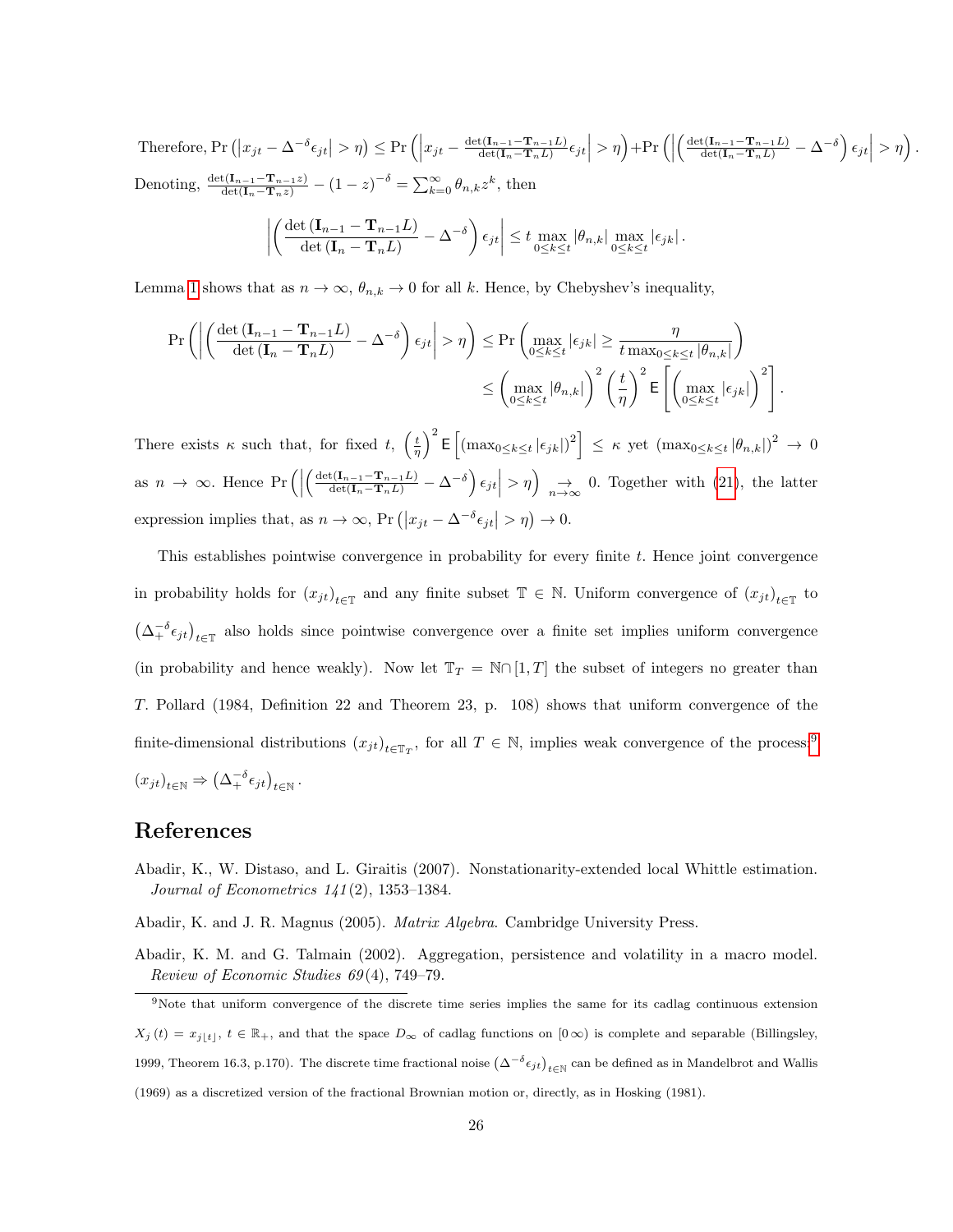- Baillie, R. T. (1996). Long memory processes and fractional integration in econometrics. Journal of Econometrics 73, 5–59.
- Beran, J. (1994). Statistics for Long-Memory Processes. Chapman & Hall.
- Billingsley, P. (1999). Convergence of Probability Measures. Wiley.
- Chambers, M. J. (1998). Long memory and aggregation in macroeconomic time series. International Economic Review 39 (4), 1053–1072.
- Chevillon, G. and S. Mavroeidis (2017). Learning can generate long memory. Journal of Econometrics 198, 1–9.
- Cox, D. R. (2014). Scaling. Symposium presentation and video, Nuffield College, Oxford.
- Cox, D. R. and M. W. H. Townsend (1947). The use of the correlogram in measuring yarn irregularities. Proceedings of the Royal Society of Edinburgh, Section A 63, 290–311.
- Cubadda, G., A. Hecq, and F. C. Palm (2009). Studying co-movements in large multivariate data prior to multivariate modelling. Journal of Econometrics  $1/8(1)$ , 25–35.
- Davidson, J. and P. Sibbertsen (2005). Generating schemes for long memory processes: regimes, aggregation and linearity. Journal of Econometrics 128 (2), 253–82.
- Diebold, F. X. and A. Inoue (2001). Long memory and regime switching. Journal of Econometrics  $105(1)$ , 131-159.
- Diebold, F. X. and K. Yılmaz (2009). Measuring financial asset return and volatility spillovers, with application to global equity markets. The Economic Journal 119, 158–171.
- Doornik, J. A. and M. Ooms (2001). A Package for Estimating, Forecasting and Simulating Arfima Models: Arfima Package 1.01 for Ox. Package manual.
- Geweke, J. and S. Porter-Hudak (1983). The estimation and application of long memory time series models. Journal of Time Series Analysis 4, 221–38.
- Gonçalves, E. and C. Gourieroux (1988). Agrégation de processus autorégressifs d'ordre 1. Annales d'Economie et Statistiques 12, 127–149.
- Granger, C. W. J. (1980). Long memory relationships and the aggregation of dynamic models. Journal of Econometrics 14 (2), 227–238.
- Granger, C. W. J. and R. Joyeux (1980). An introduction to long-memory time series models and fractional differencing. Journal of time series analysis  $1(1)$ , 15–29.
- Gray, R. M. (2006). Toeplitz and circulant matrices: A review. NOW Publishers Inc.
- Grenander, U. and G. Szegö (1958). Toeplitz forms and their applications, Volume 321. University of California Press.
- Grenander, U. and G. Szegö (2001). Toeplitz forms and their applications. Providence, RI: AMS Chelsea Publishing. 2nd ed.
- Haldrup, N. and R. Kruse (2014). Discriminating between fractional integration and spurious long memory. Technical report, CREATES Research Paper 2014-19.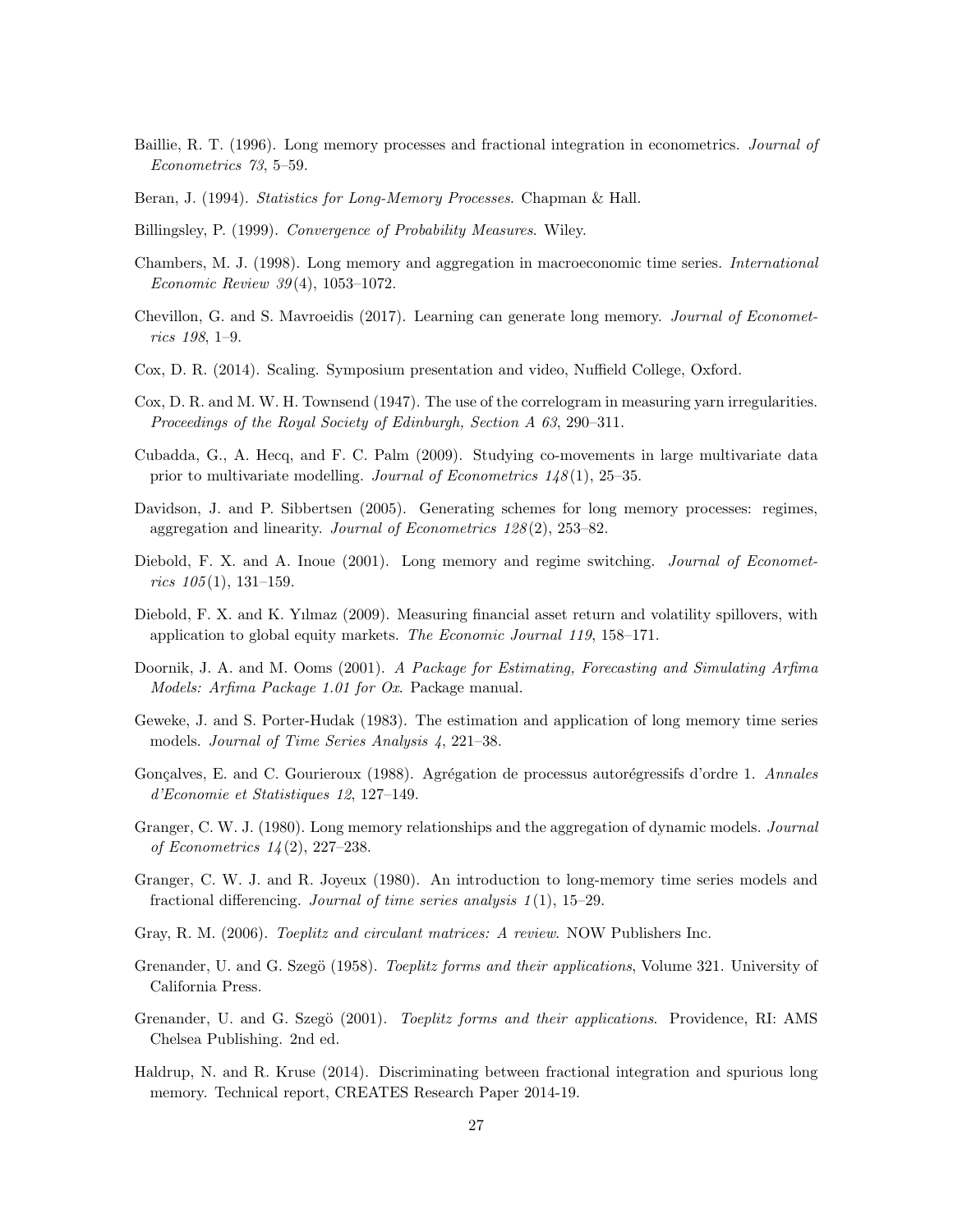- Haldrup, N. and J. E. Vera-Valdès (2017). Long memory, fractional integration, and cross-sectional aggregation. Journal of Econometrics 199, 1–11.
- Hecq, A., S. Laurent, and F. C. Palm (2016). On the univariate representation of BEKK models with common factors. Journal of Time Series Econometrics  $8(2)$ , 91–113.
- Hendry, D. F. (2009). The methodology of empirical econometric modeling: Applied econometrics through the looking-glass. In T. C. Mills and K. D. Patterson (Eds.), Palgrave Handbook of Econometrics, Volume 2: Applied Econometrics, Chapter 1, pp. 3–67. Basingstoke: Palgrave MacMillan.
- Hendry, D. F., A. R. Pagan, and J. D. Sargan (1984). Dynamic specification. Handbook of econometrics 2, 1023–1100.
- Hosking, J. (1981). Fractional differencing. Biometrika 68, 165–176.
- Hurst, H. E. (1951). Long-term storage capacity of reservoirs. Trans. Amer. Soc. Civil Eng. 116, 770–808.
- Jensen, A. N. and M. Ø. Nielsen (2014). A fast fractional difference algorithm. Journal of Time Series Analysis 35, 428–436.
- Johansen, S. and M. N. Nielsen (2016). The role of initial values in conditional sum-of-squares estimation of nonstationary fractional time series models. Econometric Theory 32, 10951139.
- Mandelbrot, B. (1997). Fractals and Scaling in Finance: Discontinuity, Concentration, Risk. Springer.
- Mandelbrot, B. and J. Wallis (1968). Noah, Joseph and operational hydrology. Water Resources Research 4, 909–918.
- Mandelbrot, B. and J. Wallis (1969). Some long-run properties of geophysical records. Water Resources Research 5, 321–340.
- Miller, J. I. and J. Y. Park (2010). Nonlinearity, nonstationarity, and thick tails: How they interact to generate persistence in memory. Journal of Econometrics  $155(1)$ ,  $83 - 89$ .
- Müller, U. K. and M. W. Watson (2008). Testing models of low-frequency variability. *Economet*rica  $76(5)$ , 979-1016.
- Parke, W. R. (1999). What is fractional integration? *Review of Economics and Statistics 81(4)*, 632–638.
- Perron, P. and Z. Qu (2007). An analytical evaluation of the log-periodogram estimate in the presence of level shifts. Working paper, Boston University.
- Pesaran, M. H., T. Schuermann, and S. M. Weiner (2004). Modeling regional interdependencies using a global error-correcting macroeconometric model. Journal of Business  $\mathscr{C}$  Economic Statistics  $22(2)$ , 129–162.
- Pollard, D. (1984). Convergence of stochastic processes. Springer-Verlag. Springer series in statistics, New York - Berlin - Heidelberg - Tokyo.
- Robinson, P. M. (1995). Gaussian semiparametric estimation of long range dependence. Annals of Statistics 23, 1630–61.
- Schennach, S. (2013). Long memory via networking. Working paper CWP13/13, CEMMAP.